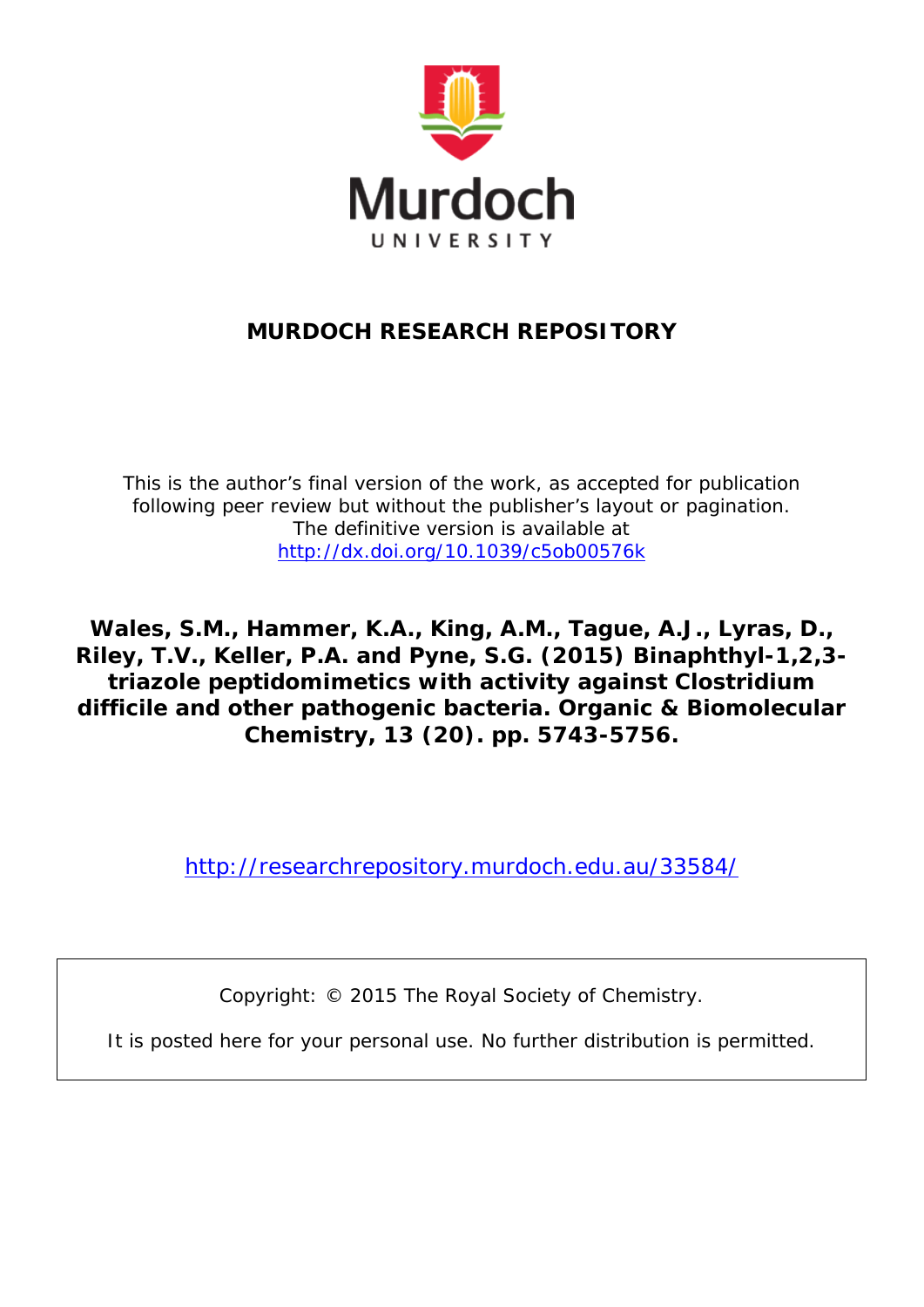# **Binaphthyl-1,2,3-Triazole Peptidomimetics with Activity Against** *Clostridium difficile* **and Other Pathogenic Bacteria**

Steven M. Wales,<sup>a</sup> Katherine A. Hammer,<sup>b</sup> Amy M. King,<sup>c</sup> Andrew J. Tague,<sup>a</sup> Dena Lyras,<sup>c</sup> Thomas V. Riley, <sup>b</sup> Paul A. Keller<sup>\*</sup>and Stephen G. Pyne<sup>\*a</sup>

*a.School of Chemistry, University of Wollongong, Wollongong, NSW 2522, Australia. E-mail: keller@uow.edu.au; spyne@uow.edu.au* 

*b.School of Pathology and Laboratory Medicine, The University of Western Australia, Crawley, WA 6009, Australia.* 

*c.Department of Microbiology, Monash University, Clayton, VIC 3800, Australia.* 

**Abstract***: Clostridium difficile (C. difficile)* is a problematic Gram positive bacterial pathogen causing moderate to severe gastrointestinal infections. Based on a lead binaphthyl-tripeptide dicationic antimicrobial, novel mono-, di-and tri-peptidomimetic analogues targeting *C. difficile* were designed and synthesized incorporating one, two or three D-configured cationic amino acid residues, with a common 1,2,3-triazole ester isostere at the C-terminus. Copper- and ruthenium-click chemistry facilitated the generation of a 46 compound library for *in vitro* bioactivity assays, with structure-activity trends over the largest compound subset revealing a clear advantage to triazole-substitution with a linear or branched hydrophobic group. The most active compounds were dicationic-dipeptides where the triazole was substituted with a 4- or 5-cyclohexylmethyl or 4,5-diphenyl moiety, providing MICs of 4  $\mu$ g mL<sup>-1</sup> against three human isolates of *C. difficile*. Further biological screening revealed significant antimicrobial activity for several compounds against other common bacterial pathogens, both Gram positive and negative, including *S. aureus* (MICs  $\geq 2$  µg mL<sup>-1</sup>), *S. pneumoniae* (MICs  $\geq 1$  µg mL<sup>-1</sup>), *E. coli* (MICs  $\geq 4$  µg mL<sup>-1</sup>), *A. baumannii* (MICs >4 µg mL<sup>-1</sup>) and vancomycin-resistant *E. faecalis* (MICs >4 µg mL<sup>-1</sup>).

## **Introduction**

Unique antibacterial molecules with new modes of action are currently in high demand for the treatment of antibiotic-resistant bacterial infections.<sup>1</sup> In particular, the Gram positive, gastric anaerobe *Clostridium difficile* has been recently listed as the number one bacterial threat in the USA.<sup>2</sup> C. difficile produces potent toxins which cause symptoms such as diarrhea, abdominal pain and pseudomembranous colitis (PMC) upon gastrointestinal infection.<sup>3−5</sup> C. difficile infection (CDI) occurs in up to 20% of patients given conventional oral antibiotic therapy due to elimination of the commensal, gastrointestinal microflora.<sup>3,4</sup> High morbidity and up to an  $8\%$ mortality rate highlights the seriousness of this disease, with both the severity and incidence increasing due to epidemics of hypervirulent strains.<sup>3–5</sup> Further, the nosocomial nature of the infection and the persistence of *C. difficile* spores results in a major health problem and a serious financial burden to the healthcare sector  $(>\frac{1}{51}$  billion/year in the USA alone).<sup>5</sup>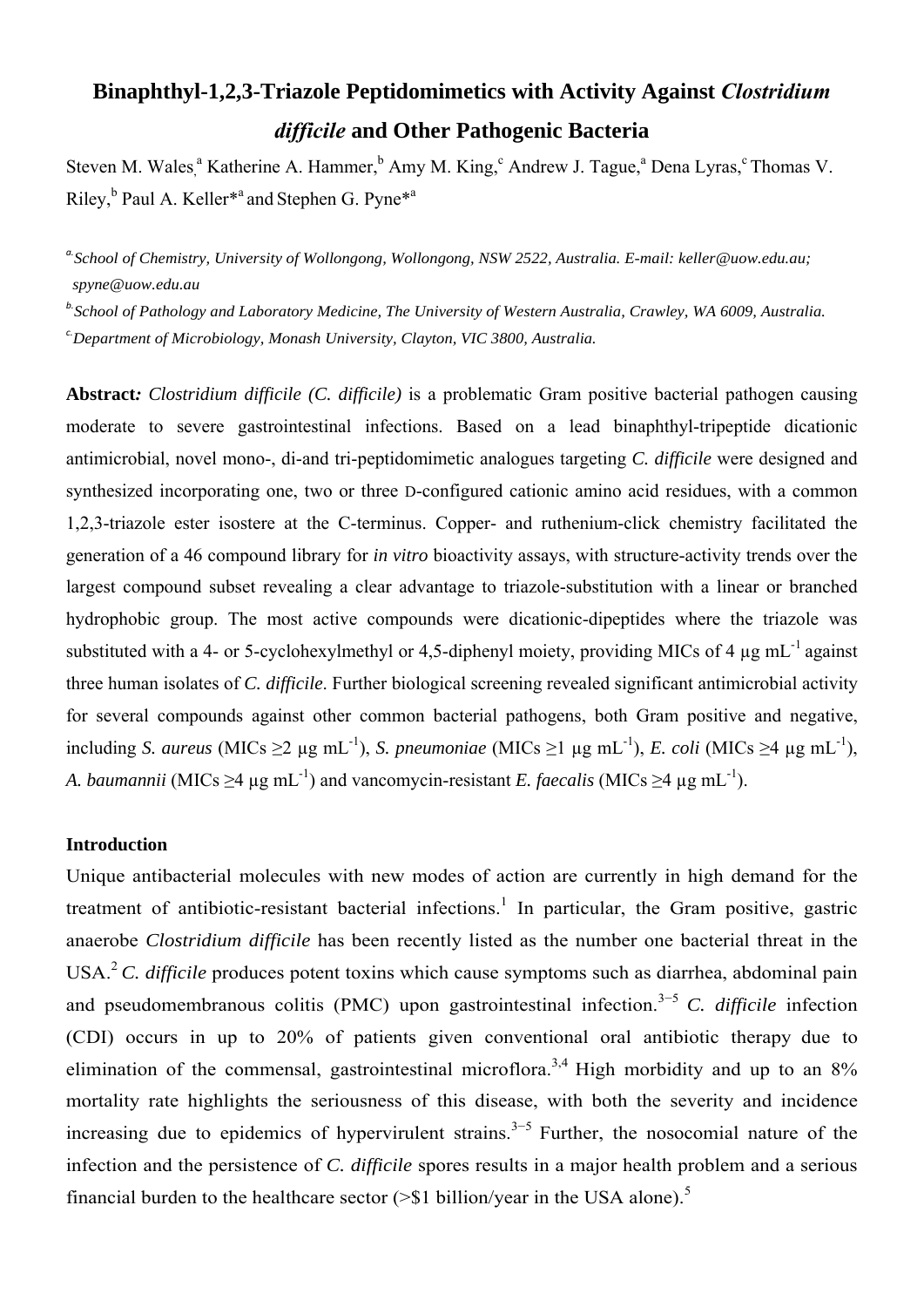Traditional medications for the treatment of CDI (vancomycin and metronidazole) are inadequate as reinfection occurs in 15−35% of patients.3,4 Fidaxomicin was approved by the Food and Drug Administration in 2011 for the treatment of CDI, exhibiting a decrease in recurrence relative to that of vancomycin and metronidazole.<sup>6,7</sup> Potential CDI chemotherapeutics are currently under various stages of development, these include REP3123, $\delta$  nitazoxanide, $\delta$  fusidic acid,<sup>5</sup> teicoplanin,<sup>5,10</sup> LFF571,<sup>11</sup> CB-183 315<sup>12</sup> and cationic nylon-3 polymers.<sup>13</sup> Furthermore, monoclonal antitoxin antibodies are under investigation as potential treatments for CDI recurrence.<sup>7</sup> This intense interest in novel CDI therapeutics is a direct result of the inadequacy of current medications, the continuing cost to the healthcare sector and the emergence of hypervirulent strains.

Previous research in our laboratory has led to the development of a promising new class of antimicrobials based upon a binaphthyl-tripeptide structure (e.g., **1**, Fig. 1).<sup>14−16</sup> These derivatives exhibit selective inhibition of Gram negative bacteria, as well as broad-spectrum activity against Gram positive bacteria including vancomycin-, linezolid- and methicillin-resistant strains.<sup>14−16</sup> Efficacy has been translated *in vivo*, both topically and systemically, for infections of the latter.<sup>14</sup> A rudimentary pharmacophore has emerged comprising an anchoring (semi)rigid aromatic core (binaphthyl/biphenyl), two cationic residues and a hydrophobic moiety at the peptide Cterminus. $14-16$ 

With a continuing interest in expanding the applications of these binaphthyl-based antimicrobials, we were inspired to investigate their potential as chemotherapeutics for CDI. We envisioned that the non-drug-like features and high molecular weight of these molecules would ensure limited oral bioavailability, making them ideal candidates for the treatment of gastrointestinal infections. Initial inspiration came from preliminary *in vitro* testing of **1** against *C. difficile*, which exhibited a promising minimum inhibitory concentration (MIC) of 8  $\mu$ g mL<sup>-1</sup> against two problematic ribotype 027 strains. This is the first example of this class of compounds inhibiting an anaerobic bacterial strain. Therefore, this lead compound formed the basis of this current study, which aimed to replace the terminal ester with a peptidomimetic 1,2,3-triazole moiety<sup>17</sup> for increased metabolic stability in the gut.<sup>18</sup> We report here the synthesis and antimicrobial activities of forty six novel binaphthyl-1,2,3-triazole peptide derivatives, resulting in the identification of several promising compounds with improved activity against *C. difficile* and various other bacterial pathogens relative to compound **1**.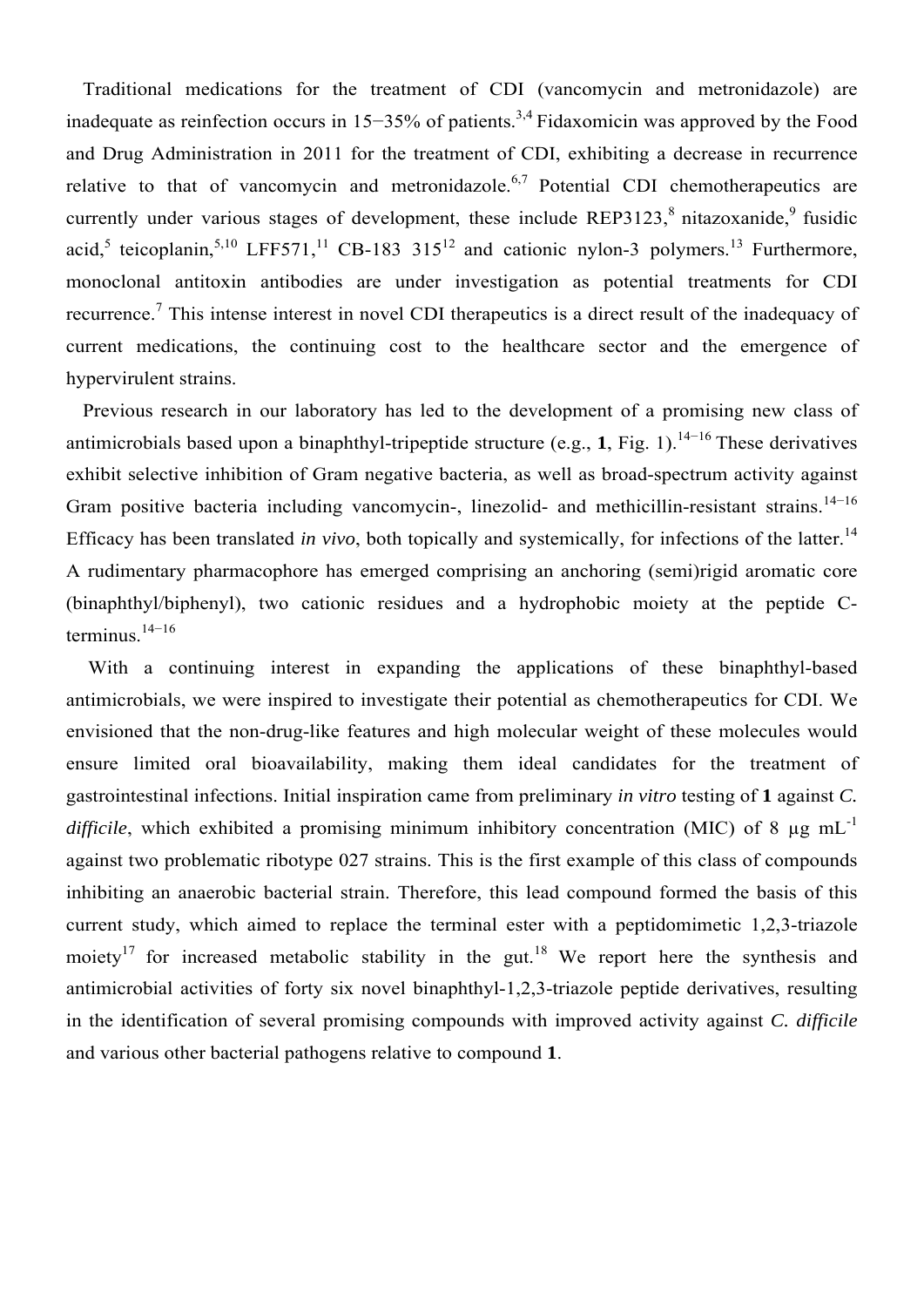

**Fig. 1** Antibacterial compound 1 developed previously in our laboratory.<sup>14</sup>

#### **Results and Discussion**

The synthetic binaphthyl-1,2,3-triazole peptides for this investigation were divided into three target classes (A−C) based on the number of embedded amino acid residues (Fig. 2). Class A was the starting point for our molecular design, given that is an isostere analogue of our existing broad-spectrum antibacterials which incorporate three amino acid residues (e.g., ester **1**). Smaller peptide classes B and C, bearing two and one amino acid residues respectively, were chosen as additional targets to establish the necessary components for activity against *C. difficile* and other bacterial pathogens*.* Within classes A and C, we also planned to perform minor variations in the amino acid identity at  $AA<sup>1</sup>$  and  $AA<sup>3</sup>$ . A cationic arginine was to be maintained as the second residue  $(AA^2)$  throughout.<sup>14–16</sup> Our previous studies have shown that all stereoisomers of 1 have similar activity, $14$  thus we aimed to incorporate the unnatural D-configured cationic residues due to an expected increase in enzymatic stability.<sup>19</sup>



**Fig. 2** Binaphthyl-triazole peptide classes (A−C) synthesized in this study.

An overview of our proposed synthetic strategy is shown in Scheme 1, exemplified with a Class B scaffold. The peptide backbone would be assembled from the N-terminus by the iterative coupling of protected amino acid and amino azide components, resulting in a net-replacement of the C-terminus with an azide moiety. This modular approach would allow variation of the number and type of amino acid residues incorporated, enabling straightforward access to all three target classes. The terminal triazole ester isostere, common to all target peptides, could then be assembled by cycloadditions with alkynes and arynes. Finally, basic amino functionalities would be revealed as their hydrochloride salts by acidolysis of the Boc and 2,2,4,6,7 pentamethyldihydrobenzofuran-5-sulfonyl (Pbf) protecting groups.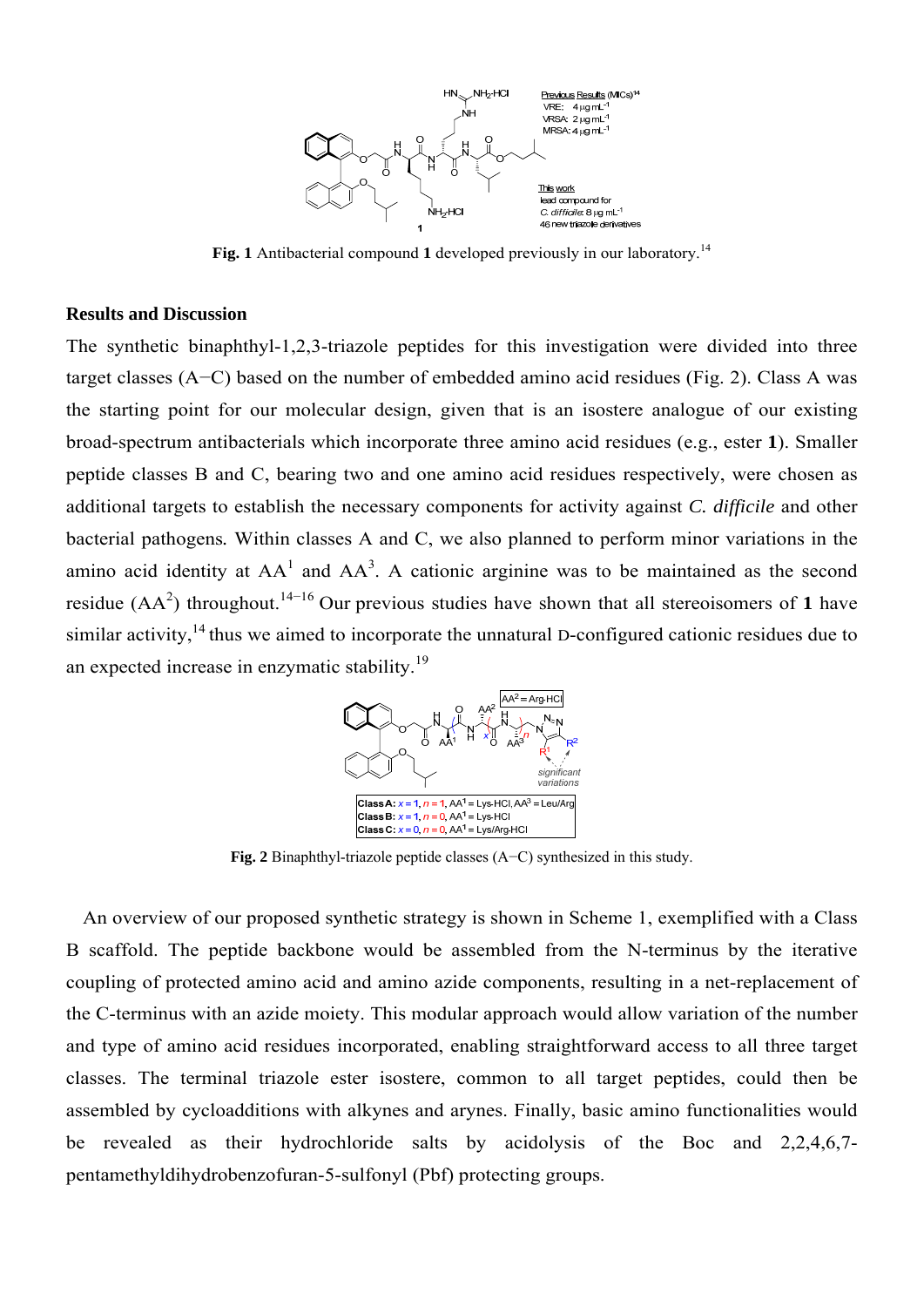

**Scheme 1** Brief overview of the synthesis of cationic triazole peptides, exemplified with a Class B scaffold.

In addition to the prevalence of 1,2,3-triazole-containing antibacterials,  $^{20}$  this heterocyclic motif offers clear advantages in terms of synthetic possibilities, given its reliable access via metalcatalyzed azide-alkyne click chemistry.<sup>21</sup> This atom economical cycloaddition is arguably the most efficient of all click processes, offering a high yielding, regioselective and functionally tolerant entry to 1,2,3-triazoles. Thus, strategic incorporation of click chemistry at the penultimate stages of our syntheses should permit rapid, divergent access to new heterocyclic derivatives based on readily available alkynes, enabling a thorough structure-activity exploration at the peptide termini ( $\mathbb{R}^1$  and  $\mathbb{R}^2$ ). A variety of conditions (A–E, Fig. 3) were adapted from the literature for the cycloadditions conducted throughout this study, including ruthenium-catalyzed variants to reverse the regiochemistry obtained by conventional copper catalysis.<sup>22</sup>−<sup>26</sup>



**Fig. 3** Conditions for azide−alkyne cycloadditions used in this study.22−<sup>26</sup>

The synthesis of Class A compounds began with the coupling of lysine-based acid  $2^{14}$  and protected arginine ester **3**, 27 giving dipeptide **4** in 92% yield after saponification (Scheme 2a). This intermediate was coupled with leucine-derived amino azide **5**28 and separately, the novel arginine-derived amino azide **14** (Scheme 2b) to give terminal azides **6** and **15**, respectively, in near quantitative yields. Excess amine (1.5−2.0 equiv) was necessary during these reactions to avoid competitive consumption of **4** via intramolecular attack of its protected guanidine on the activated acid, which occurred as a side reaction under stoichiometric conditions.

With azide 6 in hand, copper-catalyzed click reactions (conditions A, Fig. 3) with selected terminal alkynes proceeded smoothly to produce triazoles **7**−**9** in 63−93% yields (Scheme 2a). The hydrophobic nature of the binaphthyl-azide constituted the need for a 4:1 *t*-BuOH:H2O binary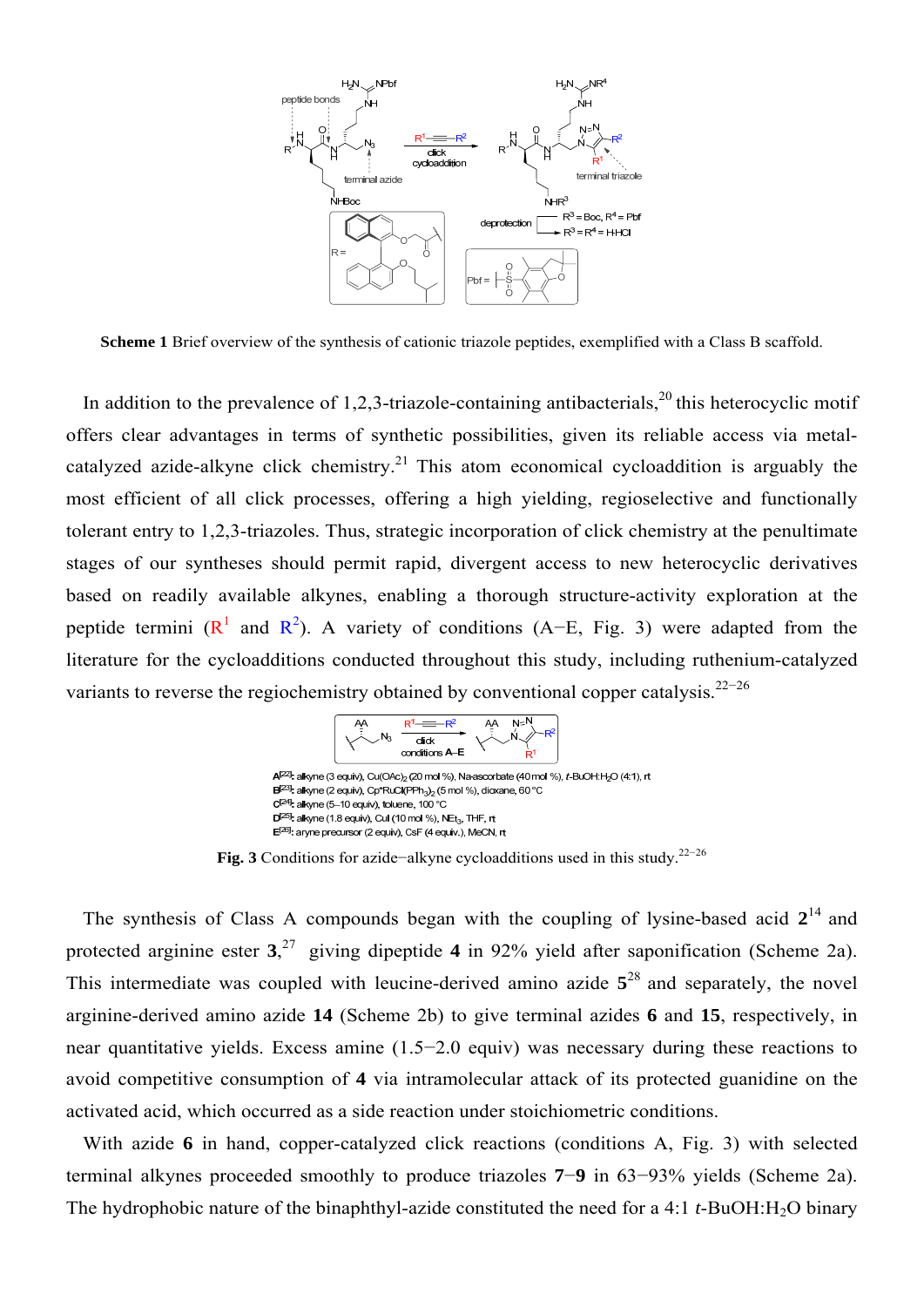solvent, as opposed to the standard 1:2 *t*-BuOH:H<sub>2</sub>O more polar medium.<sup>22</sup> The quantities of inexpensive reagents: alkyne,  $Cu(OAc)$  and Na·ascorbate were not optimized due to the small scale of the reactions (<0.1 mmol of azide). Prior to deprotection of the leucine-containing Class A compounds, alcohol **7** was converted to its methyl ether derivative **10**. Subsequent treatment of **8**−**10** with TFA, followed by anion exchange with ethereal HCl, afforded dihydrochloride salts **11**−**13** (Scheme 2a; insert). Similarly, a tricationic Class A derivative **17** was prepared in good overall yield via cycloaddition of **15** with 5-methyl-1-hexyne (Scheme 2b).



**Scheme 2** Synthesis of Class A triazoles bearing three amino acid residues.



**Scheme 3** Synthesis of Class B triazoles bearing two amino acid residues. See Table 1 for specific click conditions and yields.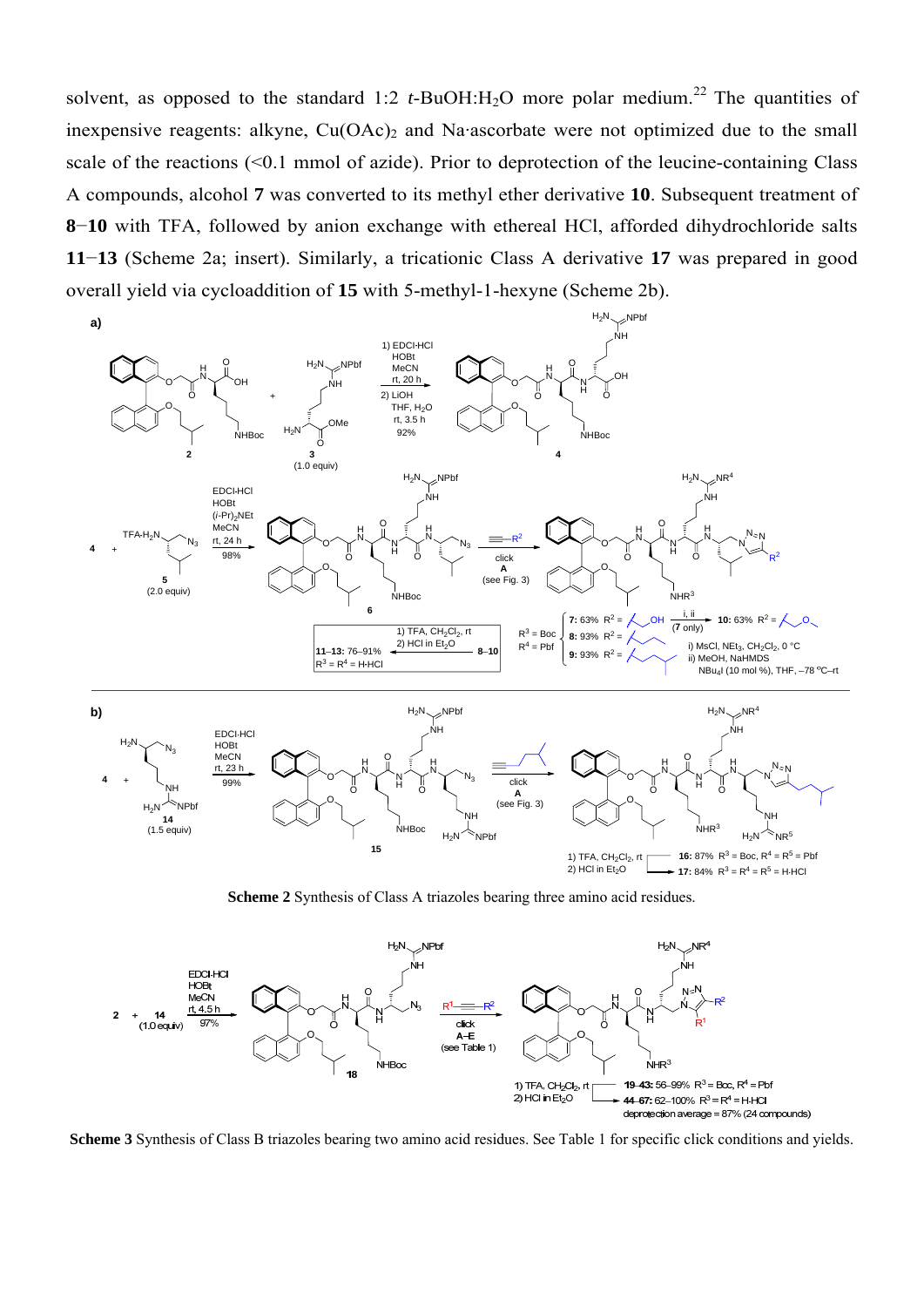Class B triazoles precursor **18** was obtained in multigram quantities by the coupling of acid **2**<sup>14</sup> with **14** (Scheme 3). Cycloaddition reactions were then carried out under a range of conditions as summarized in Table 1. All unsymmetrically substituted non-fused triazoles  $(R^1 \neq R^2)$  were formed with >95% regiochemical purity as determined by NMR analysis. A diverse set of 1,4 disubstituted triazoles ( $R^1 = H, R^2 \neq H$ ) were obtained by copper-catalyzed conditions  $A^{22}$ , which accommodated a number of terminal alkynes including functionalized versions and those substituted with primary alkyl, tertiary alkyl, cyclic and aryl hydrocarbons. Under conditions A, good to excellent yields were obtained throughout, with the exception of the electron-poor methyl propiolate, which afforded triazole ester **38** in a moderate 56% yield (Table 1, entry 20). Silylacetylenes reacted slowly under the copper catalyzed conditions and afforded mixtures containing de-silylated products. Therefore, thermal Huisgen cycloaddition was used for these substrates, allowing the sterically controlled installation of trimethylsilyl (TMS) and dimethylphenylsilyl groups at  $\mathbb{R}^2$  in high yields (conditions C, entries 9 and 10).<sup>24</sup>

The 1,5-regioisomers ( $R^1 \neq H$ ,  $R^2 = H$ ) of selected Class B triazoles were prepared by Ru(II) catalysis in 70−82% yield (conditions B, Table 1, entries 3, 7 and 12).<sup>23</sup> Notable differences in the NMR spectra were observed in comparison to their previously prepared regioisomers. For example, the lone triazole proton  $(R^2 = H)$  of compound 30 (entry 12) appeared as a singlet at 7.69 ppm in the <sup>1</sup> H NMR spectrum, in contrast to its 1,4-regioisomer **29** (entry 11) in which this proton  $(R^1 = H)$  resonated at 8.06 ppm. Ru(II) activation was also suitable for internal alkyne diphenylacetylene,<sup>29</sup> providing a fully substituted triazole **40** in excellent yield (entry 22). Additionally, a halogen was introduced at C-5  $(R<sup>1</sup>)$  of the triazole ring through CuI mediated cycloaddition of 1-iodo-phenylacetylene and **18** (conditions D, entry 23).<sup>25</sup>

Fused benzotriazole **42** was synthesized via the cycloaddition of azide **18** with in situ generated benzyne (conditions E, Table 1, entry 24).<sup>26</sup> This protocol was also extended to a heteroaryne, producing the indole-fused triazole **43** in a reasonable 58% yield, albeit as an approximate 2:1 mixture of regioisomers (entry 25). The structure of the major isomer could not be determined due to poor resolution of regioisomeric peaks in the  ${}^{1}H$  NMR spectrum, however it is noteworthy that a previous indolyltriazole formed in this manner showed moderate preference for azide attack (triazole N-1) at the indole 5-position  $(2.4:1)$  isomeric ratio).<sup>30</sup> Commercially available pyridyne precursors were also screened in this (hetero)aryne cycloaddition, however, with the need to utilize azide  $18$  as the limiting reagent, pyridine polymerization<sup>31</sup> occurred almost exclusively over the desired cycloaddition.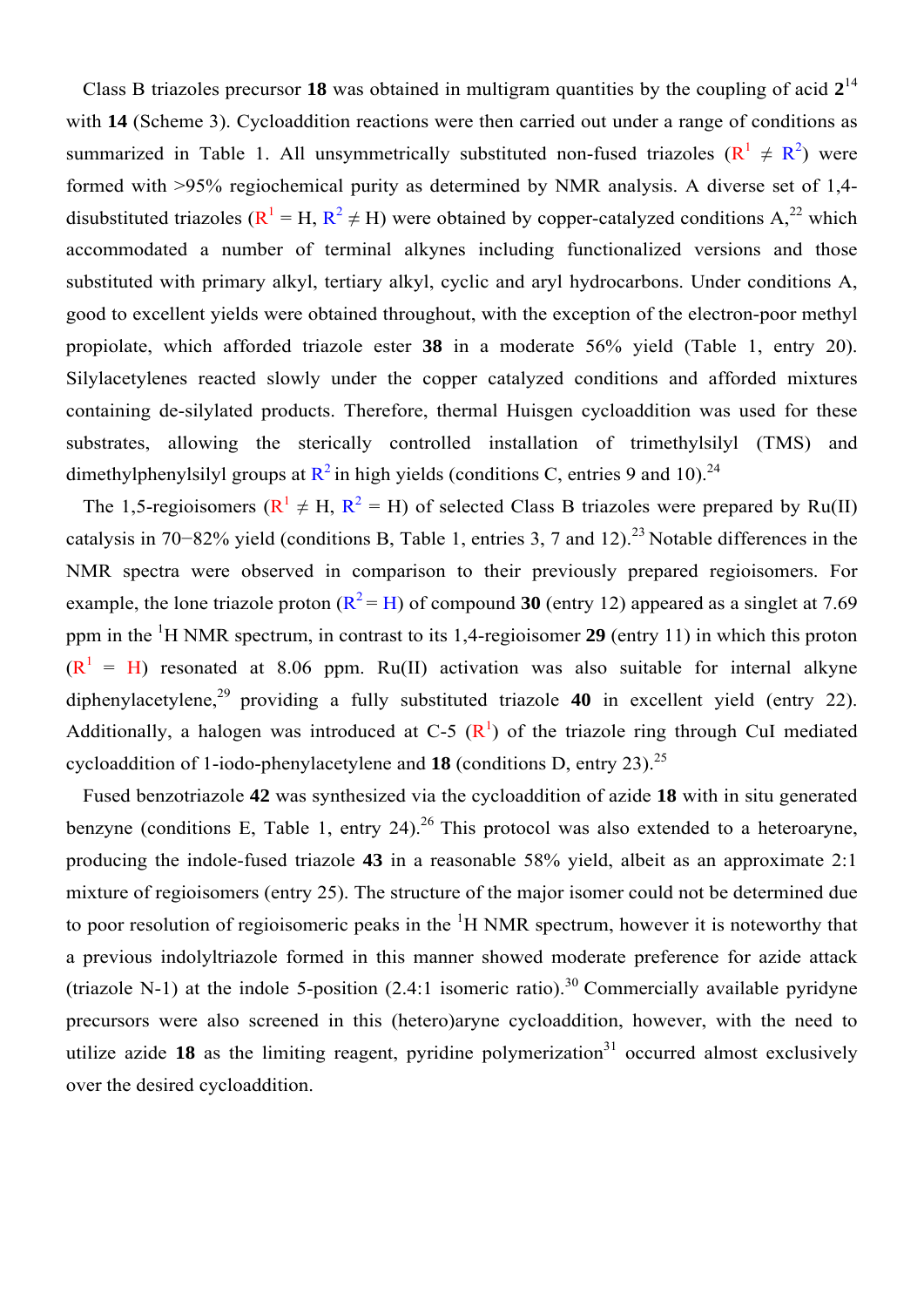**Table 1** Conditions & yields for the preparation of Class B triazoles *via* cycloaddition of azide **18** with alkynes and arynes.

|                         |                         |                     | $H_2N$<br>NPbf                  |                 |             |  |  |  |  |  |  |
|-------------------------|-------------------------|---------------------|---------------------------------|-----------------|-------------|--|--|--|--|--|--|
|                         |                         |                     | ŇΗ                              |                 |             |  |  |  |  |  |  |
|                         |                         | Ω<br>Ħ              | $\sum_{i=1}^{n} \sum_{i=1}^{n}$ |                 |             |  |  |  |  |  |  |
|                         |                         | Ή<br>ő              | R.                              |                 |             |  |  |  |  |  |  |
|                         |                         | O                   |                                 |                 |             |  |  |  |  |  |  |
| NHBoc                   |                         |                     |                                 |                 |             |  |  |  |  |  |  |
| Entry                   | $R^1$                   | $R^2$               | Cond <sup>a</sup>               | Prod            | Yield $(%)$ |  |  |  |  |  |  |
| $\mathbf{1}$            | $\overline{\mathrm{H}}$ |                     | $\overline{A}$                  | $\overline{19}$ | 90          |  |  |  |  |  |  |
| $\overline{c}$          | $\mathbf H$             |                     | $\mathbf{A}$                    | 20              | 67          |  |  |  |  |  |  |
| $\overline{\mathbf{3}}$ |                         | $\mathbf H$         | $\, {\bf B}$                    | 21              | 74          |  |  |  |  |  |  |
| $\overline{4}$          | $\mathbf H$             |                     | $\mathbf{A}$                    | 22              | 94          |  |  |  |  |  |  |
| 5                       | H                       |                     | $\boldsymbol{\rm{A}}$           | 23              | 82          |  |  |  |  |  |  |
| 6                       | H                       |                     | $\boldsymbol{A}$                | 24              | 93          |  |  |  |  |  |  |
| $\overline{7}$          | X                       | H                   | $\, {\bf B}$                    | 25              | $70\,$      |  |  |  |  |  |  |
| 8                       | $H_{\rm}$               |                     | $\mathbf{A}$                    | 26              | 99          |  |  |  |  |  |  |
| 9                       | H                       |                     | $\mathbf C$                     | 27              | 93          |  |  |  |  |  |  |
| $10\,$                  | $\mathbf H$             |                     | $\mathbf C$                     | 28              | 96          |  |  |  |  |  |  |
| 11                      | H                       |                     | $\boldsymbol{\mathsf{A}}$       | 29              | 90          |  |  |  |  |  |  |
| 12                      |                         | H                   | $\, {\bf B}$                    | 30              | 82          |  |  |  |  |  |  |
| 13                      | $\mathbf H$             |                     | $\mathbf{A}$                    | 31              | 87          |  |  |  |  |  |  |
| 14                      | H                       |                     | $\mathbf{A}$                    | 32              | 79          |  |  |  |  |  |  |
| 15                      | $\mathbf H$             |                     | $\boldsymbol{\mathsf{A}}$       | 33              | 85          |  |  |  |  |  |  |
| 16                      | $\mathbf H$             |                     | $\boldsymbol{\mathsf{A}}$       | 34              | $8\sqrt{1}$ |  |  |  |  |  |  |
| 17                      | H                       | $\overline{O}$ H    | $\mathbf{A}$                    | 35              | 92          |  |  |  |  |  |  |
| 18                      | H                       |                     | A                               | 36              | 75          |  |  |  |  |  |  |
| 19                      | H                       |                     | $\mathbf{A}$                    | 37              | 87          |  |  |  |  |  |  |
| $20\,$                  | $H_{\rm}$               | Ö                   | $\boldsymbol{\mathsf{A}}$       | 38              | 56          |  |  |  |  |  |  |
| 21                      | $\rm H$                 | <b>NHBoc</b>        | $\boldsymbol{\rm{A}}$           | 39              | $78\,$      |  |  |  |  |  |  |
| $22\,$                  |                         |                     | $\, {\bf B}$                    | 40              | 94          |  |  |  |  |  |  |
| 23                      | $\mathbf I$             |                     | ${\bf D}$                       | 41              | 85          |  |  |  |  |  |  |
| $24^b$                  |                         |                     | ${\bf E}$                       | 42              | 81          |  |  |  |  |  |  |
| $25^b$                  |                         | 2:1<br>regioisomers | ${\bf E}$                       | 43              | 58          |  |  |  |  |  |  |

<sup>*a*</sup> See Fig. 3 for reaction conditions. <sup>*b*</sup> Prepared by reaction with the appropriate (hetero)aryne.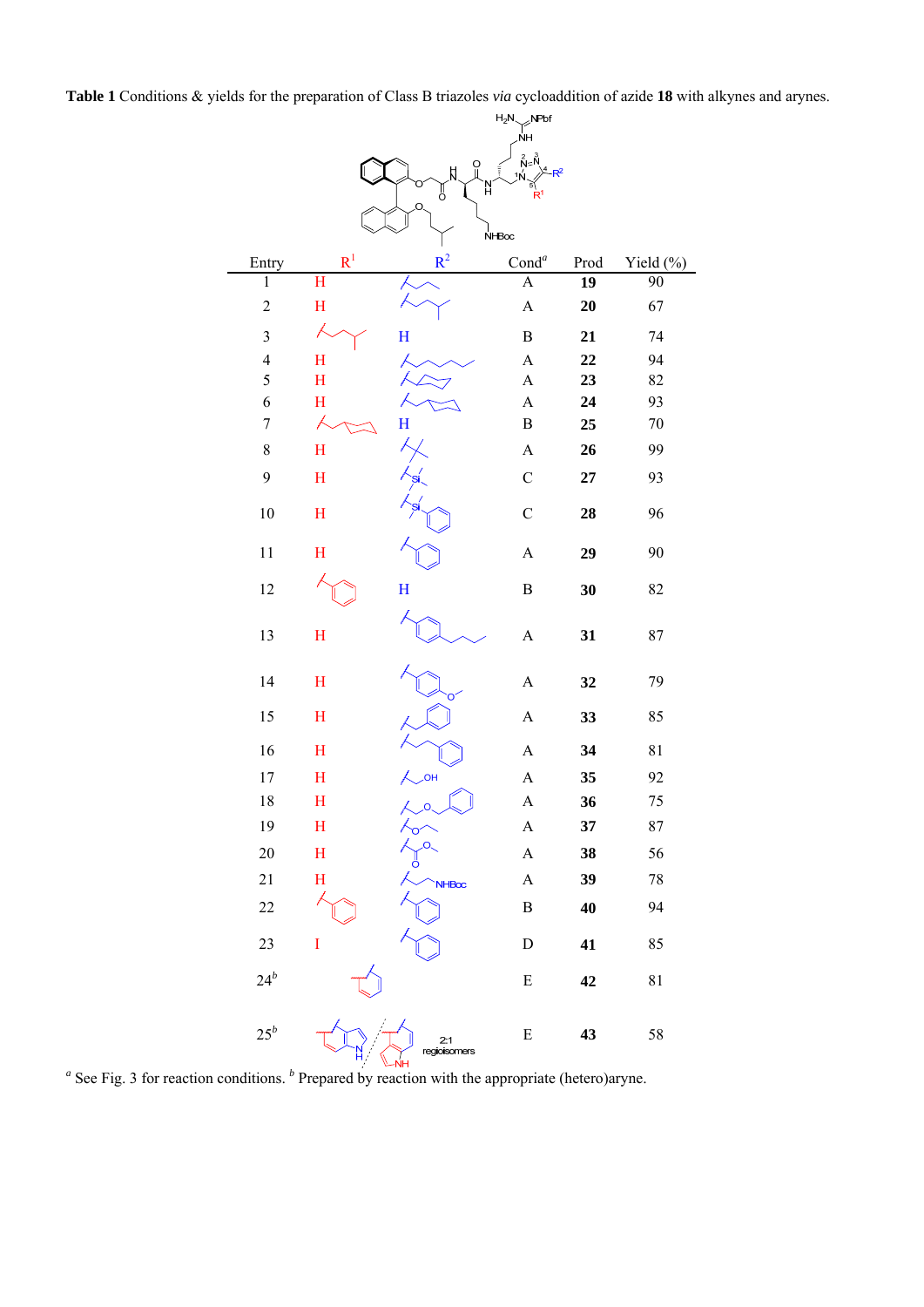Although the preferred regiochemical outcome of conditions A−D could be confidently inferred from literature precedent,<sup>22−25</sup> we were able to confirm the expected orientations of representative triazoles **28**, **30**, **31** and **41** by two-dimensional HSQC and HMBC NMR experiments (Fig. 4). In each case, a through-bond correlation between the methylene hydrogens adjacent to the triazole and C-5 of the ring provided unequivocal evidence of the assigned structure.



**Fig. 4** Key NMR through-bond H−C correlations used to confirm the regiochemistry of representative Class B triazoles. <sup>*a*</sup> Spectra acquired for deprotected derivative.

With the exception of triazole ester **38**, all Class B triazoles documented in Table 1 were converted to their corresponding hydrochloride salts **44**−**67** in an average yield of 87% (Scheme 3). Selected click products from this Class B set (in protected form) were also used to access further derivatives as shown in Schemes 4−6. Unsubstituted triazole **69** was obtained through the desilylation of compound **27** with TBAF (Scheme 4). Removal of the TMS group was extremely slow, requiring 7 d at rt to give intermediate **68** in 91% yield.



**Scheme 4** Synthesis of unsubstituted Class B triazole **69**.

Further Class B ether derivatives **77**−**83**, unattainable from commercially available alkynes via click chemistry, were synthesized in a divergent fashion from alcohol **35** (Scheme 5). The mesylate ester derivative was treated with preformed alkoxides or phenoxide using NBu4I as an additive, giving penultimate protected ethers **70**−**76** in 41−85% yield. The efficiency of this etherification generally decreased with increasing length of the alkyl chain. It should be noted that compound **75** was also prepared in 79% yield by the copper catalyzed click reaction of azide **18** with pre-synthesized *i*-heptyl propargyl ether (reaction not shown). This more convergent approach could prove superior for future scale-up of a selected compound, but would have proven synthetically more cumbersome if used to access all desired ether derivatives.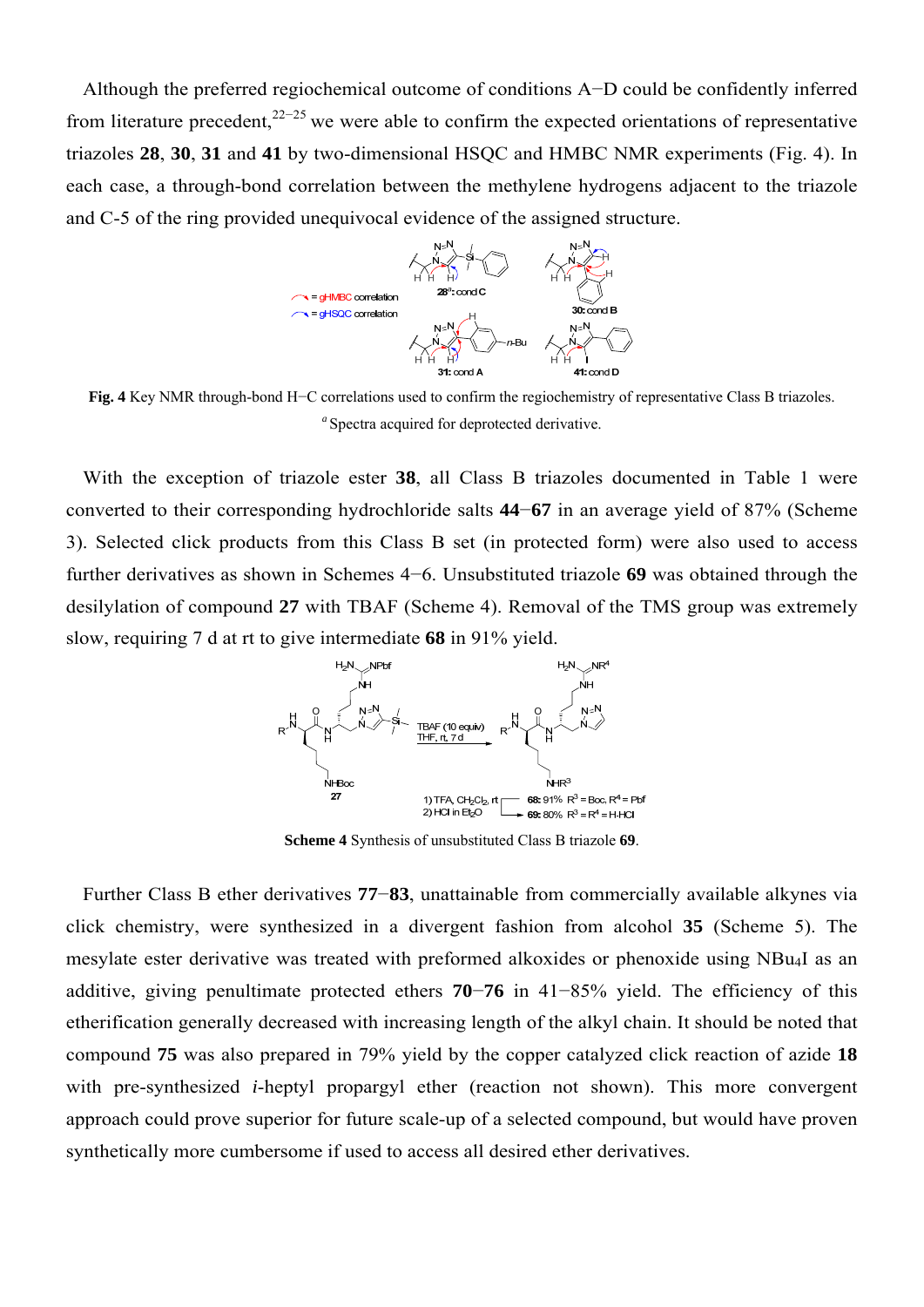Finally, Class B ester **38** was used for the synthesis of amide derivatives after saponification to carboxylic acid **84** (Scheme 6). Initially, we were surprised to find that neither our standard EDCI·HCl/HOBt coupling conditions nor a  $HATU/(i-Pr)$ <sub>2</sub>NEt system were successful for amide bond formation, resulting in recovery of unreacted starting materials. Eventually, we found that acid 84 could be activated as a mixed anhydride,  $32$  although excess reagents were necessary to obtain synthetically useful yields of the desired amides.







**Scheme 6** Synthesis of Class B triazole amides.

After establishing an extensive set of Class B triazoles, we turned our attention to the synthesis of monocationic Class C compounds; details are given in Scheme 7. The required lysine and arginine-based azides **91** and **98** were readily obtained by the coupling of acid **89**14 with amino azides **90**33 and **14**, respectively. Each azide was then subjected to copper catalyzed cycloadditions with a small set of previously employed hydrophobic alkynes (Table 2). Interestingly, cycloadditions of lysine-derived azide **91** with benzyl and isopentyl-substituted alkynes were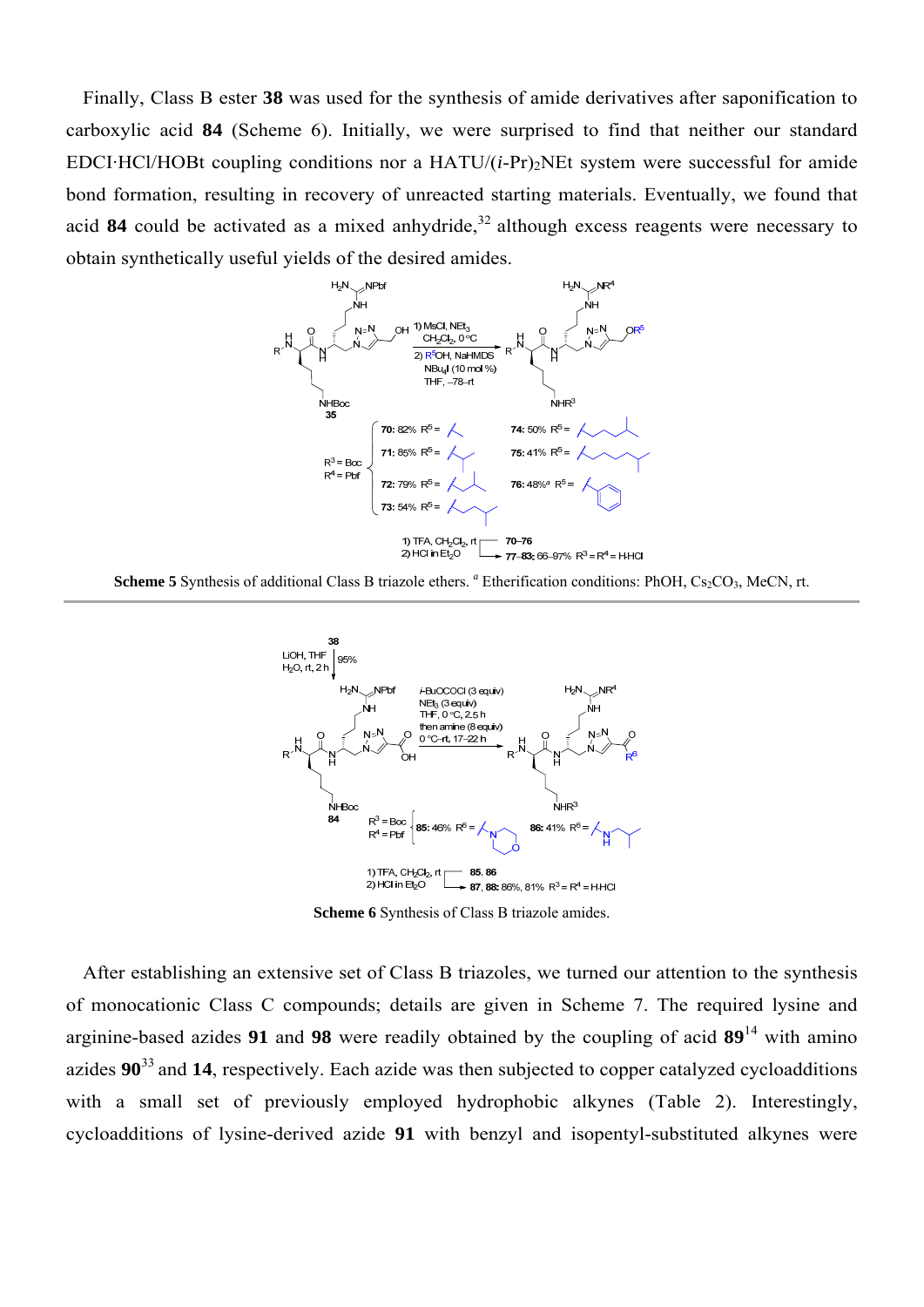rather slow; heating to 35 °C for 46−48 h was required for complete azide consumption (Table 2, entries 2 and 3), in contrast to the arginine analogue **98**, which reacted completely at rt within 24 h. This reactivity difference revealed a theretofore hidden accelerating effect of the remote guanidine moiety, presumably by coordination to the copper catalyst.



**Scheme 7** Synthesis of Class C triazoles bearing one amino acid residue. See Table 2 for specific click conditions and yields.

**Table 2** Conditions and yields for the preparation of Class C triazoles via cycloaddition of azides **91** and **98** with various alkynes.

| $N_{\rm SN}$<br>Ċ.<br>AĀ <sup>1</sup><br>ےچا |
|----------------------------------------------|
|                                              |

| Entry          | AA <sup>1</sup> | $R^2$ | Cond <sup>a</sup>     | Prod       | Yield $(\% )$ |
|----------------|-----------------|-------|-----------------------|------------|---------------|
| $\mathbf{1}$   | Lys(Boc)        |       | $\mathbf{A}$          | 92         | 92            |
| $\overline{2}$ | Lys(Boc)        |       | $A^b$                 | 93         | 79            |
| $\mathfrak{Z}$ | Lys(Boc)        |       | $A^b$                 | 94         | $72\,$        |
| $\overline{4}$ | Arg(Pbf)        |       | $\boldsymbol{\rm{A}}$ | 99         | 98            |
| 5              | Arg(Pbf)        |       | $\mathbf{A}$          | <b>100</b> | 85            |
| $\sqrt{6}$     | Arg(Pbf)        |       | $\mathbf{A}$          | 101        | 98            |
| $\tau$         | Arg(Pbf)        |       | $\mathbf{A}$          | 102        | 79            |
| $8\,$          | Arg(Pbf)        |       | $\mathbf{A}$          | 103        | 89            |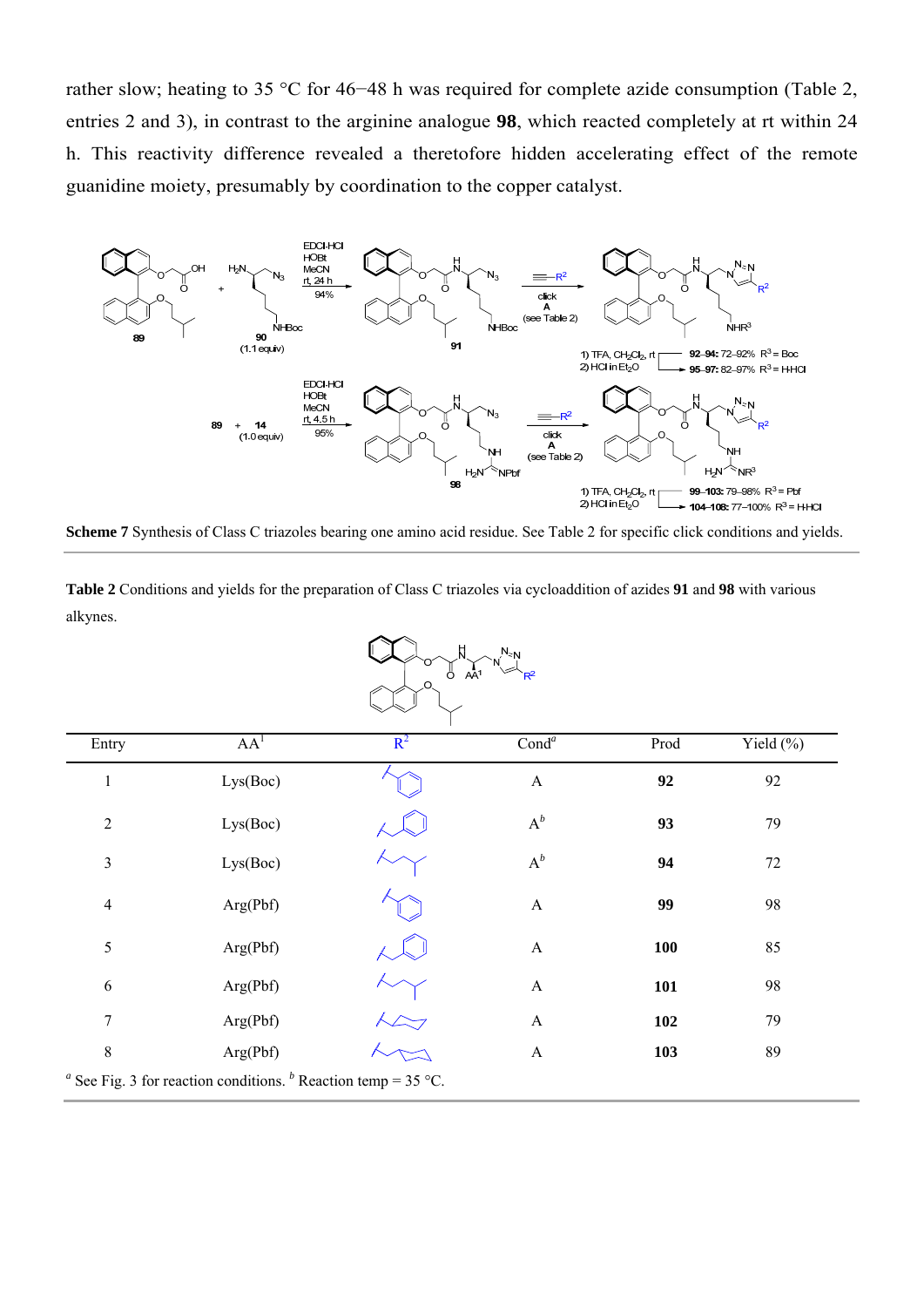*In vitro* bacterial testing results for the three triazole classes A–C are presented in Tables 3–5, respectively. Lead compound **1** was included as a positive control throughout, in addition to vancomycin and chloramphenicol for Gram positive and Gram negative strains, respectively. Three *C. difficile* human isolates were evaluated including 027 ribotypes from Canada (M7404) and the UK  $(R20291)^{34}$ 

Our initial results with Class A tripeptides **11**−**13** were encouraging (Table 3, entries 2−4) and established that antibacterial activity across the eight strains tested was not adversely affected by incorporation of the triazole ester isostere. A direct comparison between leucine-containing triazole **13** and ester **1**, which both contain a terminal isopentyl group, revealed similar or identical potency against *C. difficile* and the majority of other strains tested (entry 4 versus entry 1). Our laboratory had yet to examine the effect of a third cationic residue incorporated into the peptide backbone, however this modification ultimately resulted in a slight decrease in *C. difficile* activity (entry 5).

Improved antimicrobial activity was observed for several Class B dipeptides in comparison to their Class A counterparts. Good to excellent activity was observed across Gram positive *S. aureus*, *E. faecalis* and *S. pneumoniae* strains (Table 4, entries 2−35), with equivalent potency to previously optimized lead compound **1** in many cases. 1,4-Disubstituted triazoles and their 1,5 regioisomers generally exhibited comparable activity; for example, cyclohexylmethyl regioisomers **49** and **50** returned identical MICs across seven of the eight strains tested (Table 4, entries 8 and 9). A notable structure-activity trend was observed for dialkyl ether derivatives **77**−**82** (entries 20−25). Namely, when the length of the terminal alkyl chain was increased beginning with a methyl ether (entry 20), a corresponding increase in activity was observed across all strains until reaching optimal potency with an isopentyl or isohexyl terminus (entries 23 and 24). No further benefit was accrued from further elongation of the alkyl chain (entry 25).

Analysis of *C. difficile* testing results from Class B derivatives revealed a clear activity dependency upon triazole substitution with a hydrophobic moiety (Table 4). Aryl, alkyl and silylbased groups were all conducive to good activity, while the incorporation of polar functional groups such as an alcohol (Table 4, entry 19), amides (entries 29−30) and an ammonium cation (entry 31) led to decreased *C. difficile* inhibition. A notable exception to this trend was a 4 butylphenyl substituent (entry 15), which showed relatively weak activity overall. Reduced *C. difficile* activity was also observed with unsubstituted triazole **69** (entry 2) and the propyl derivative **44** (entry 3), highlighting the general requirement of a larger and/or branched hydrophobic group. The most potent Class B triazoles were **49**, **50** and **64**, bearing 4 cyclohexylmethyl, 5-cyclohexylmethyl and 4,5-diphenyl substituents, respectively (Table 4,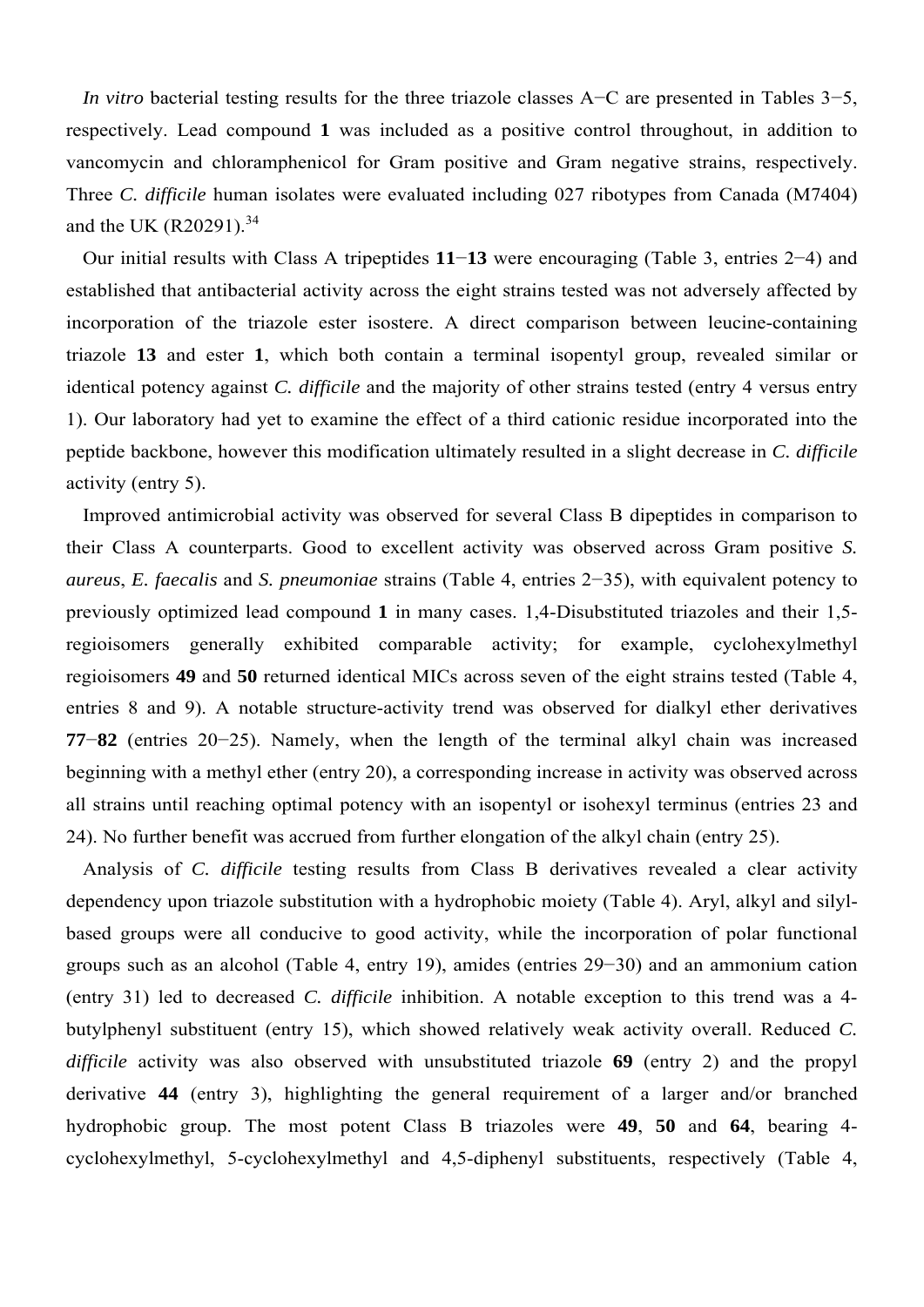entries 8, 9 and 32). These compounds inhibited *C. difficile* growth at a concentration of only 4 µg mL<sup>-1</sup> across all three strains examined, thus approaching the efficiency observed for vancomycin  $(MIC = 2 \mu g.mL^{-1}$ , Table 4, entry 36). None of the ether derivatives tested had MICs lower than 8 µg mL-1 against *C. difficile* (entries 20−27).

| $\Omega$<br>뷰<br>$\frac{H}{N}$<br>$N_{\approx N}$<br>Ħ.<br>Ő<br>Ő<br>$A\bar{A}^3$<br>.O.<br>$NH2$ -HCI |                 |                          |                     |                  |                   |                 |                                |                      |                      |                          |                                     |
|--------------------------------------------------------------------------------------------------------|-----------------|--------------------------|---------------------|------------------|-------------------|-----------------|--------------------------------|----------------------|----------------------|--------------------------|-------------------------------------|
|                                                                                                        |                 |                          |                     |                  | C. difficile      |                 | E. coli                        |                      | S. aureus            | $\cal E.$                | S.                                  |
|                                                                                                        |                 |                          |                     | M7404<br>(RT027) | R20291<br>(RT027) | 1470<br>(RT017) | $\operatorname{ATCC}$<br>25922 | <b>ATCC</b><br>29213 | <b>NCTC</b><br>10442 | faecalis<br><b>ATCC</b>  | pneumoniae<br>$\operatorname{ATCC}$ |
| Entry                                                                                                  | Compound        | AA <sup>3</sup>          | $R^2$               |                  |                   |                 |                                |                      |                      | 29212                    | 49619                               |
|                                                                                                        | 1               | $\overline{\phantom{a}}$ |                     | $\,8\,$          | $\,8\,$           | $8\,$           | 16                             | $\overline{2}$       | $\overline{2}$       | $\overline{2}$           | $\overline{2}$                      |
| $\overline{c}$                                                                                         | 11              | Leu                      | CH <sub>2</sub> OMe | 16               | 16                | 16              | 16                             | $\overline{4}$       | $\overline{4}$       | $\overline{4}$           | 8                                   |
| $\mathfrak{Z}$                                                                                         | 12              | Leu                      | Propyl              | $\,8\,$          | 8                 | 8               | $\,$ 8 $\,$                    | $\overline{2}$       | $\overline{4}$       | 4                        | 8                                   |
| $\overline{4}$                                                                                         | 13              | Leu                      | $i$ -Pentyl         | $\,8\,$          | $\,8\,$           | $8\,$           | 16                             | $\overline{4}$       | $\overline{4}$       | $\overline{\mathcal{A}}$ | 8                                   |
| 5                                                                                                      | 17              | $D-$<br>Arg·HCl          | $i$ -Pentyl         | 16               | $\,8\,$           | 16              | 16                             | $\mathbf{2}$         | $\overline{4}$       | $\overline{4}$           | 8                                   |
| $\epsilon$                                                                                             | vancomycin      |                          |                     | $\overline{2}$   | $\overline{2}$    | $\overline{c}$  |                                | 1                    | 1                    | 4                        | 0.5                                 |
| $\tau$                                                                                                 | chloramphenicol |                          |                     |                  |                   |                 | 4                              |                      |                      |                          |                                     |

Table 3 Antibacterial activity of Class A triazoles as minimum inhibitory concentrations (MICs) in  $\mu$ g mL<sup>-1</sup>.

 $H_2N \sim NH \cdot HCl$ ∕ ।<br>⊣∕∖

A related dependence on hydrophobic termini also emerged from the testing of Class B compounds against Gram negative *E. coli* (Table 4)*.* Triazole substituents such as isopentyl, cyclohexyl, TMS and benzyl provided optimal MICs of 4  $\mu$ g mL<sup>-1</sup> (entries 4, 5, 7, 11 and 17), representing a four-fold increase in potency relative to that of compound **1**.

Class C compounds with a single amino acid residue were also active against *C. difficile*, with MICs ranging from  $4-16$  ug mL<sup>-1</sup> (Table 5, entries 2–9). Strong bacterial inhibition was also maintained for Gram positive *S. aureus* and *E. faecalis* strains. Class C triazoles derived from arginine were generally more active than their lysine-based analogues; for instance, comparison of phenyl-substituted triazoles **95** and **104** derived from lysine and arginine, respectively, showed at least a two-fold increase in potency for the latter for six out of the eight strains tested (Table 5, entry 2 versus entry 5). Notably, Class C triazoles were completely inactive against *E. coli*, establishing the need for two basic side chains for Gram negative activity.

Selected Class B compounds bearing hydrophobic termini were also tested against additional bacterial isolates (Table 6). Similar to compound **1**, good to excellent activity was observed across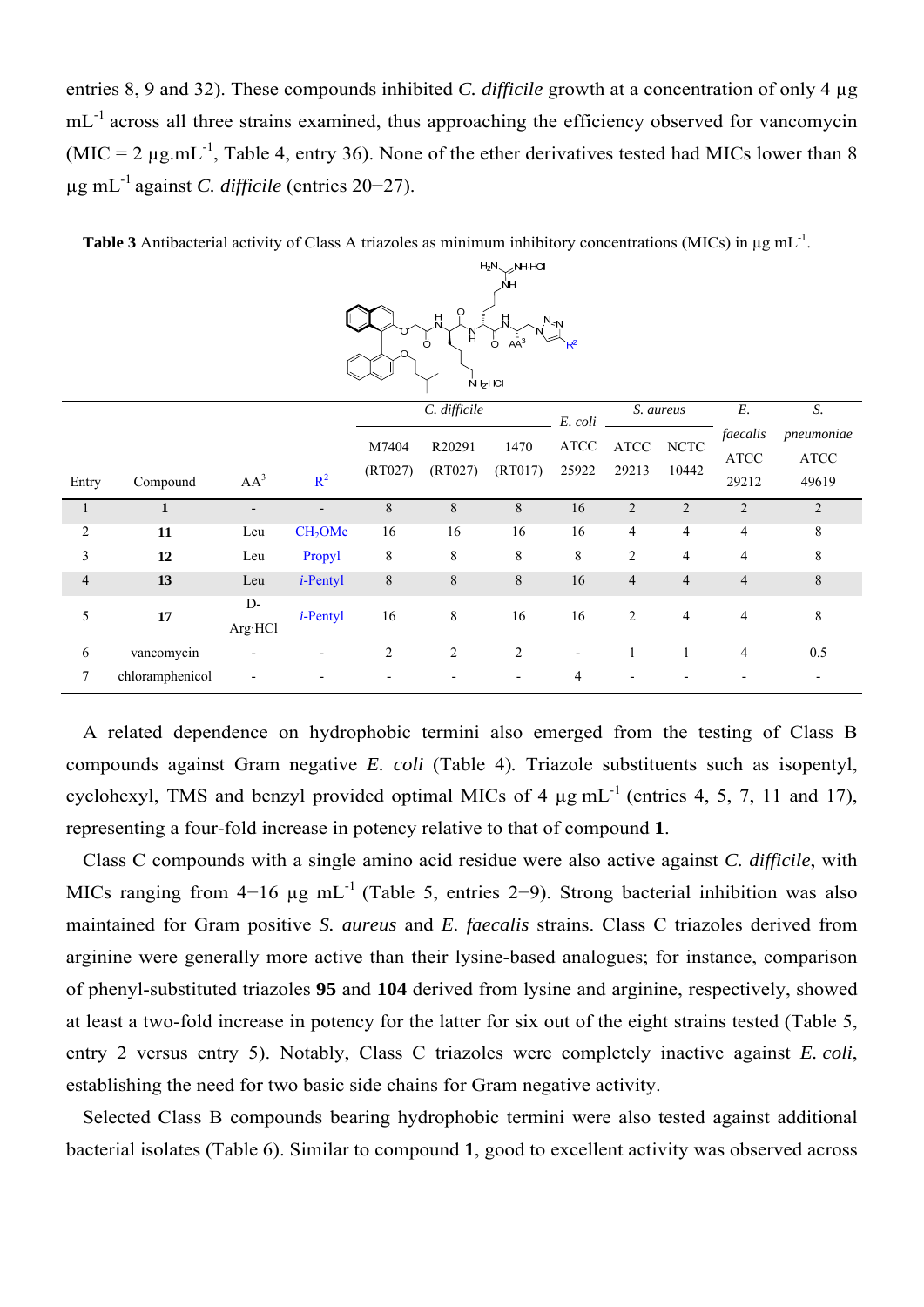all strains including Gram negative *A. baumannii* and Gram positive vancomycin-resistant *E. faecalis* (VRE) strains. Comparison of Class B data for VRE (Table 6) to that obtained for vancomycin-susceptible *E. faecalis* (Table 4), shows that MICs are largely the same or one dilution different, suggesting that vancomycin resistance does not have a significant impact on susceptibility to the triazole compounds.

The ease of synthetic access to this class of binaphthyl-triazole peptides has allowed ready scale-up for impending *in vivo* studies on CDI. For instance, 0.56 g of Class B triazole **49** and 0.67 g of Class C triazole **104** have been prepared. Preliminary toxicity screening has also provided promising results. Our most active compounds (i.e., **49**, **50** and **64**, Table 4) exhibited  $\leq$ 3% hemolysis of sheep erythrocytes at concentrations above their *C. difficile* MICs (5 µg mL<sup>-1</sup>, Tables S3−S5 in electronic supplementary material).

Although the precise antimicrobial mechanism of our binaphthyl-peptides has not yet been fully elucidated, the observation that all three compound classes A−C were active suggests a general mode of action. Related cationic peptides have been shown to operate via a membrane depolarization mechanism.35 Resistance studies with *C. difficile* are in progress within our laboratories to identify a potential binding target for our newly developed molecules.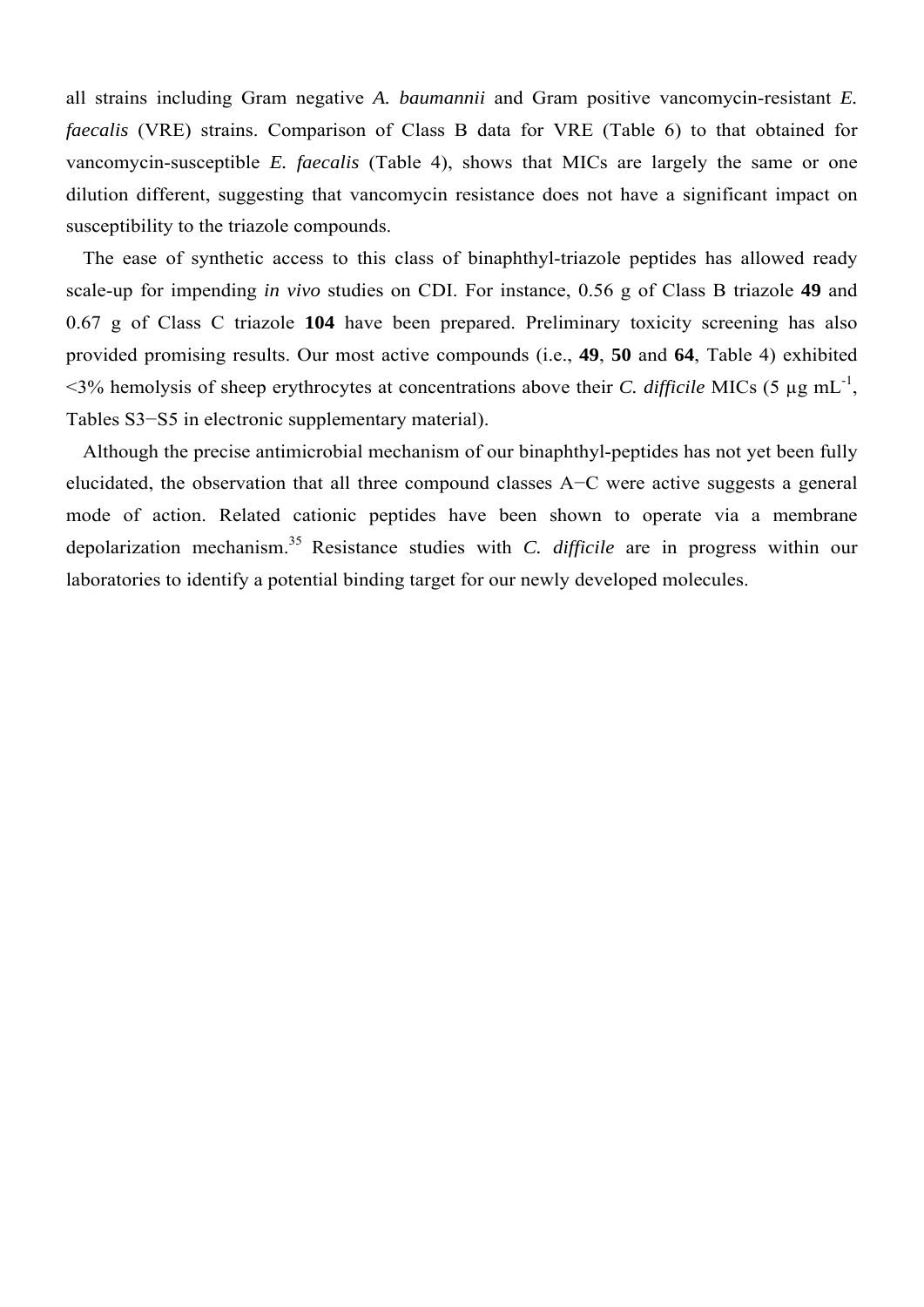**Table 4** Antibacterial activity of Class B triazoles as minimum inhibitory concentrations (MICs) in µg mL-1.



|                |                 |                    |                                                                                                                                     |                | $\overline{C}$ . difficile |                | E. coli                  |                | S. aureus      | E. faecalis              | S. pneumoniae  |
|----------------|-----------------|--------------------|-------------------------------------------------------------------------------------------------------------------------------------|----------------|----------------------------|----------------|--------------------------|----------------|----------------|--------------------------|----------------|
|                |                 |                    |                                                                                                                                     | M7404          | R20291                     | 1470           | <b>ATCC</b>              | <b>ATCC</b>    | <b>NCTC</b>    | <b>ATCC</b>              | <b>ATCC</b>    |
| Entry          | Compound        | R <sup>1</sup>     | $R^2$                                                                                                                               | (RT027)        | (RT027)                    | (RT017)        | 25922                    | 29213          | 10442          | 29212                    | 49619          |
| 1              | 1               | $\sim$             |                                                                                                                                     | 8              | 8                          | 8              | 16                       | $\overline{c}$ | $\overline{c}$ | 2                        | 2              |
| $\overline{c}$ | 69              | H                  | H                                                                                                                                   | 32             | 32                         | 32             | 64                       | $\overline{4}$ | $\overline{4}$ | 8                        | $\overline{c}$ |
| 3              | 44              | H                  | Propyl                                                                                                                              | 16             | 16                         | 16             | 16                       | $\overline{c}$ | $\overline{c}$ | 4                        | 8              |
| 4              | 45              | H                  | <i>i</i> -Pentyl                                                                                                                    | 16             | 16                         | 8              | $\overline{4}$           | $\overline{c}$ | $\overline{2}$ | $\mathfrak{2}$           |                |
| 5              | 46              | $i$ -Pentyl        | H                                                                                                                                   | 8              | 8                          | 8              | $\overline{4}$           | $\overline{c}$ | $\mathfrak{2}$ | $\overline{c}$           |                |
| 6              | 47              | H                  | $n$ -Hexyl                                                                                                                          | 8              | 4                          | 8              | 8                        | $\overline{c}$ | $\overline{c}$ | $\overline{2}$           |                |
| 7              | 48              | H                  | Cy                                                                                                                                  | 8              | 8                          | 8              | $\overline{4}$           | $\overline{c}$ | $\overline{2}$ | $\overline{c}$           | 2              |
| 8              | 49              | H                  | CH <sub>2</sub> Cy                                                                                                                  | $\overline{4}$ | $\overline{4}$             | $\overline{4}$ | 8                        | $\overline{2}$ | $\overline{c}$ | $\overline{c}$           | $\overline{4}$ |
| 9              | 50              | CH <sub>2</sub> Cy | H                                                                                                                                   | $\overline{4}$ | $\overline{4}$             | $\overline{4}$ | 8                        | $\overline{2}$ | $\overline{4}$ | $\overline{c}$           | $\overline{4}$ |
| 10             | 51              | H                  | $t$ -Bu                                                                                                                             | 8              | 8                          | 8              | 8                        | $\overline{2}$ | $\overline{c}$ | 4                        | 4              |
| 11             | 52              | H                  | SiMe3                                                                                                                               | 8              | 8                          | 8              | 4                        | $\overline{c}$ | $\mathfrak{2}$ | $\overline{c}$           |                |
| 12             | 53              | H                  | SiMe <sub>2</sub> Ph                                                                                                                | 8              | 8                          | 8              | 8                        | $\overline{c}$ | $\overline{4}$ | $\overline{c}$           |                |
| 13             | 54              | H                  | Ph                                                                                                                                  | 16             | 16                         | 16             | 8                        | $\overline{2}$ | $\overline{2}$ | $\overline{c}$           | $\overline{c}$ |
| 14             | 55              | Ph                 | H                                                                                                                                   | 8              | 8                          | 8              | $\overline{\mathcal{L}}$ | $\overline{c}$ | $\overline{2}$ | $\overline{2}$           | 4              |
| 15             | 56              | H                  | $4-(n-Bu)$ -Ph                                                                                                                      | 32             | 32                         | 16             | 64                       | 8              | 4              | $\overline{\mathcal{L}}$ | 16             |
| 16             | 57              | H                  | 4-OMe-Ph                                                                                                                            | 8              | 16                         | 8              | 16                       | $\overline{c}$ | $\overline{2}$ | 4                        | 4              |
| 17             | 58              | H                  | <b>B</b> <sub>n</sub>                                                                                                               | 8              | 8                          | 8              | $\overline{4}$           | $\overline{c}$ | $\mathfrak{2}$ | 2                        |                |
| 18             | 59              | H                  | CH <sub>2</sub> CH <sub>2</sub> Ph                                                                                                  | 8              | 8                          | 8              | 8                        | $\overline{c}$ | $\overline{4}$ | $\overline{c}$           |                |
| 19             | 60              | H                  | CH <sub>2</sub> OH                                                                                                                  | 32             | 32                         | 32             | 64                       | 8              | 8              | 8                        | 8              |
| 20             | 77              | H                  | CH <sub>2</sub> OMe                                                                                                                 | 32             | 32                         | 32             | 32                       | 8              | 8              | 8                        | 8              |
| 21             | 78              | H                  | $CH2O(i-Pr)$                                                                                                                        | 32             | 32                         | 32             | 32                       | $\overline{4}$ | $\overline{4}$ | 8                        |                |
| 22             | 79              | H                  | $CH2O(i-Bu)$                                                                                                                        | 16             | 16                         | 16             | 8                        | $\overline{2}$ | $\overline{2}$ | $\overline{4}$           |                |
| 23             | 80              | H                  | $CH2O(i-Pent)$                                                                                                                      | 8              | 8                          | 8              | $\overline{4}$           | $\overline{2}$ | $\overline{2}$ | $\overline{c}$           |                |
| 24             | 81              | H                  | $CH2O(i-Hex)$                                                                                                                       | 8              | 8                          | 8              | $\overline{4}$           | $\overline{2}$ | $\overline{2}$ | $\overline{2}$           | 8              |
| 25             | 82              | H                  | $CH2O(i-Hept)$                                                                                                                      | 8              | 8                          | 8              | 16                       | $\overline{4}$ | $\overline{4}$ | $\overline{4}$           | 8              |
| 26             | 83              | H                  | CH <sub>2</sub> OPh                                                                                                                 | 8              | 8                          | 8              | 8                        | 4              | $\mathfrak{2}$ | $\overline{4}$           | 4              |
| 27             | 61              | H                  | CH <sub>2</sub> OBn                                                                                                                 | 16             | 16                         | 16             | $\overline{4}$           | $\overline{c}$ | $\overline{c}$ | $\overline{c}$           | $\overline{2}$ |
| 28             | 62              | H                  | <b>OEt</b>                                                                                                                          | 16             | 16                         | 16             | 16                       | 4              | 4              | $\overline{4}$           |                |
| 29             | 87              | H                  | CO(Morph)                                                                                                                           | 16             | 16                         | 16             | 16                       | 4              | 4              | 8                        | 8              |
| 30             | 88              | H                  | $CONF(i-Bu)$                                                                                                                        | 16             | 16                         | 16             | 8                        | 2              | 4              | 4                        |                |
| 31             | 63              | H                  | $(CH2)2NH2·HCl$                                                                                                                     | 32             | 32                         | 16             | 64                       | 4              | 4              | 8                        | 4              |
| 32             | 64              | Ph                 | Ph                                                                                                                                  | $\overline{4}$ | $\overline{4}$             | $\overline{4}$ | 16                       | $\overline{4}$ | $\overline{4}$ | $\overline{4}$           | $\overline{4}$ |
| 33             | 65              | T                  | Ph                                                                                                                                  | 8              | 8                          | 8              | 16                       | 4              | 4              | 4                        |                |
| 34             | 66              |                    | Benzo(triazole) <sup>a</sup>                                                                                                        | 16             | 16                         | 16             | 8                        | $\overline{c}$ | $\overline{2}$ | 2                        |                |
| 35             | 67              |                    | Indolyl $(\text{triazole})^b$                                                                                                       | 16             | 8                          | 8              | 16                       | 2              | 4              | 4                        | 8              |
| 36             | vancomycin      |                    |                                                                                                                                     | $\overline{2}$ | $\overline{c}$             | $\overline{2}$ |                          | 1              | 1              | $\overline{4}$           | 0.5            |
| 37             | chloramphenicol |                    |                                                                                                                                     |                |                            |                | $\overline{4}$           |                |                |                          |                |
|                |                 |                    | <sup><i>a</i></sup> See Table 1, entry 24 for compound structure. <sup><i>b</i></sup> See Table 1, entry 25 for compound structure. |                |                            |                |                          |                |                |                          |                |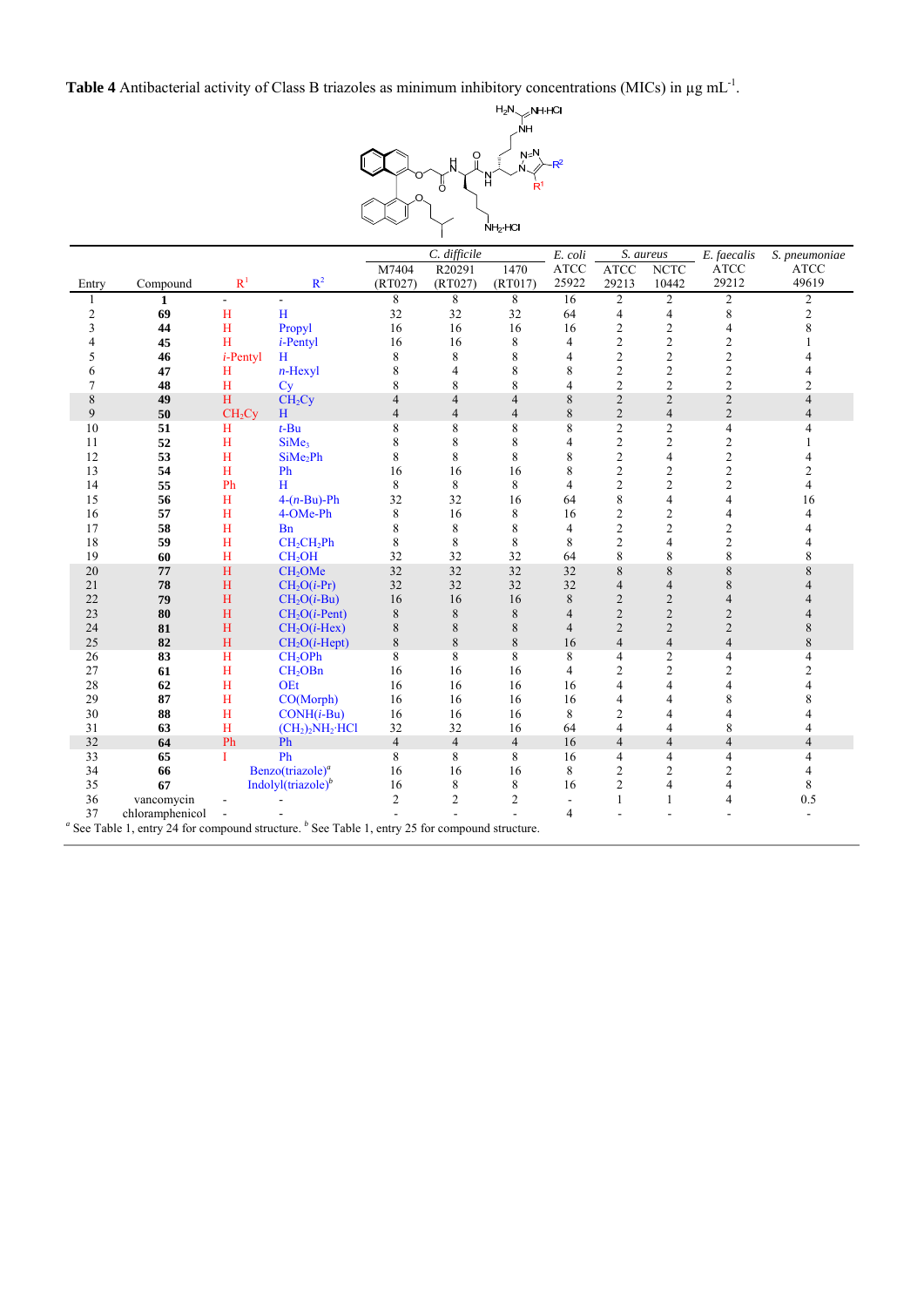

|                |                 |                 |                    |                | C. difficile   |                | E. coli                      |                | S. aureus      | E. faecalis    | S. pneumoniae  |
|----------------|-----------------|-----------------|--------------------|----------------|----------------|----------------|------------------------------|----------------|----------------|----------------|----------------|
|                |                 |                 |                    | M7404          | R20291         | 1470           | <b>ATCC</b>                  | <b>ATCC</b>    | <b>NCTC</b>    | <b>ATCC</b>    | <b>ATCC</b>    |
| Entry          | Compound        | AA <sup>1</sup> | $R^2$              | (RT027)        | (RT027)        | (RT017)        | 25922                        | 29213          | 10442          | 29212          | 49619          |
|                | 1               | ٠               |                    | 8              | 8              | 8              | 16                           | $\overline{2}$ | $\overline{2}$ | 2              | $\overline{2}$ |
| $\overline{2}$ | 95              | Lys             | Ph                 | 16             | 16             | 16             | >128                         | $\overline{4}$ | 8              | $\overline{4}$ | 32             |
| 3              | 96              | Lys             | <b>Bn</b>          | 8              | 8              | 8              | >128                         | $\overline{4}$ | $\overline{4}$ | $\overline{4}$ | 32             |
| 4              | 97              | Lys             | $i$ -Pentyl        | 16             | 16             | 16             | 128                          | 8              | 8              | $\overline{4}$ | 32             |
| 5              | 104             | Arg             | Ph                 | 8              | 8              | $\overline{4}$ | >128                         | 2              | $\overline{2}$ | $\overline{4}$ | 8              |
| 6              | 105             | Arg             | <b>B</b> n         | 8              | 8              | 8              | 128                          | 2              | $\overline{c}$ | $\overline{4}$ | 16             |
| $\overline{7}$ | 106             | Arg             | $i$ -Pentyl        | 8              | 8              | 8              | 128                          | $\overline{c}$ | $\overline{2}$ | $\overline{4}$ | 16             |
| 8              | 107             | Arg             | Cy                 | 8              | 8              | 8              | >128                         | $\overline{2}$ | $\overline{2}$ | $\overline{4}$ | 8              |
| 9              | 108             | Arg             | CH <sub>2</sub> Cy | 16             | 16             | 16             | >128                         | $\overline{4}$ | 4              | 4              | 8              |
| 10             | vancomycin      |                 |                    | $\overline{2}$ | $\overline{2}$ | 2              | $\qquad \qquad \blacksquare$ |                |                | $\overline{4}$ | 0.5            |
| 11             | chloramphenicol |                 |                    |                |                |                | 4                            |                |                |                |                |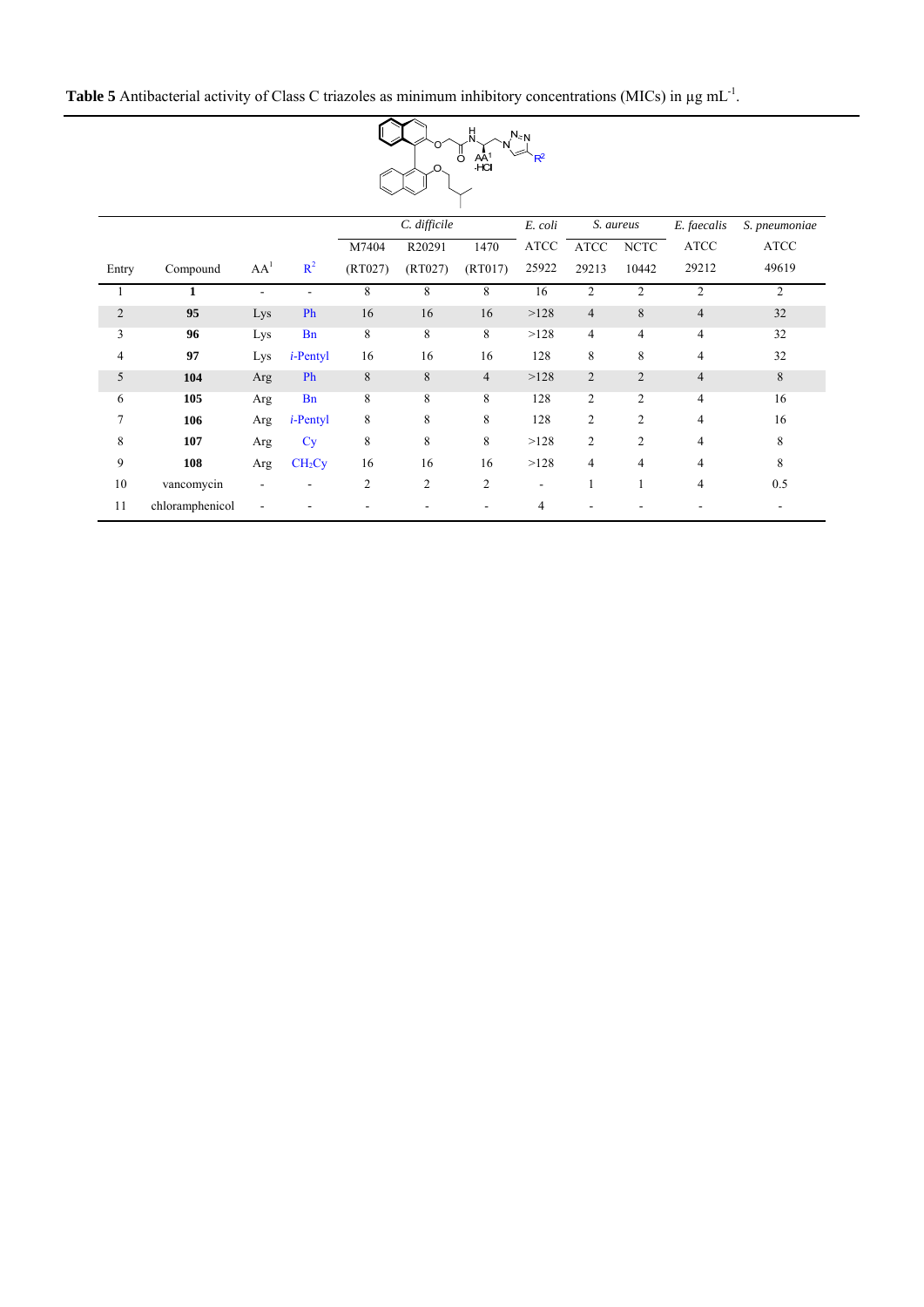**Table 6** Further biological screening of selected Class B compounds. Results given as minimum inhibitory concentrations (MICs) in  $\mu$ g mL<sup>-1</sup>.



|        |               |                |                                    | A. baumannii          |                | S. aureus      | S. epidermidis | E. faecalis           |                |
|--------|---------------|----------------|------------------------------------|-----------------------|----------------|----------------|----------------|-----------------------|----------------|
|        |               |                |                                    | $\operatorname{ATCC}$ | <b>ATCC</b>    | Mu50           | <b>ATCC</b>    | $\operatorname{ATCC}$ | clinical       |
| Entry  | Compound      | R <sup>1</sup> | $R^2$                              | 19606                 | 15308          | (VISA)         | 11047          | 51299 (VRE)           | (VRE)          |
|        | 1             |                |                                    | 4                     | 8              | $\overline{2}$ | $\overline{2}$ | 4                     | $\overline{4}$ |
| 2      | 45            | H              | $i$ -Pentyl                        | 4                     | $\overline{4}$ | 2              | $\overline{c}$ | 4                     | 4              |
| 3      | 46            | $i$ -Pentyl    | H                                  | 4                     | $\overline{4}$ | 2              | $\overline{2}$ | 4                     | 4              |
| 4      | 47            | H              | $n$ -Hexyl                         | 4                     | $\overline{4}$ | $\overline{c}$ | $\overline{2}$ | 4                     | 4              |
| 5      | 49            | H              | CH <sub>2</sub> Cy                 | 8                     | $\overline{4}$ | 2              | 2              | 4                     | 4              |
| 6      | 52            | H              | SiMe <sub>3</sub>                  | 8                     | 8              | 4              |                | 8                     | 4              |
| 7      | 54            | H              | Ph                                 | 8                     | 8              | 2              | 2              | 4                     | 4              |
| 8      | 55            | Ph             | H                                  | 4                     | 4              | 4              | 2              | 8                     | 8              |
| 9      | 59            | H              | CH <sub>2</sub> CH <sub>2</sub> Ph | 8                     | 8              | $\overline{2}$ | 2              | 8                     |                |
| $10\,$ | 81            | H              | $CH2O(i-Hex)$                      | $\overline{4}$        | 4              | 4              | 2              | 4                     | 4              |
| 11     | 61            | H              | CH <sub>2</sub> OBn                | 8                     | 4              | 4              | 2              | 8                     | 8              |
| 12     | 64            | Ph             | Ph                                 | 4                     | $\overline{4}$ | 2              | 4              | 8                     | 4              |
| 13     | 65            | T              | Ph                                 | 8                     | 8              | $\overline{2}$ | 4              | 4                     | 4              |
| 14     | vancomycin    |                |                                    |                       |                | 8              | 2              | 128                   | 64             |
| 15     | ciprofloxacin | $\overline{a}$ |                                    | 1                     | 0.25           |                |                |                       |                |

#### **Conclusions**

In conclusion, we have prepared forty six triazole ester isostere analogues of the antibacterial dicationic tripetide **1**, with the aim of developing metabolically more stable molecules suitable for targeting *C. difficile* infections in the gut. These analogues were synthesized employing Cu- or Ru-catalyzed click chemistry which allowed for regioselective variations of substituents at C-4 and C-5 ( $\mathbb{R}^1$  or  $\mathbb{R}^2$ ) of the triazole moiety. Dicationic-tripeptide and dipeptide mimetics were prepared along with a series of monocationic-monopeptide analogues, incorporating unnatural Damino acids in most cases.

Significantly, the dicationic-tripeptide analogues (Class A compounds) had similar antibacterial activity as the lead compound **1** against a select panel of Gram positive and Gram negative bacteria and were effective (MICs of 8  $\mu$ g mL<sup>-1</sup>) against three strains of *C. difficile*, including two problematic ribotype 027 strains. The larger set of dicationic-dipeptide analogues (Class B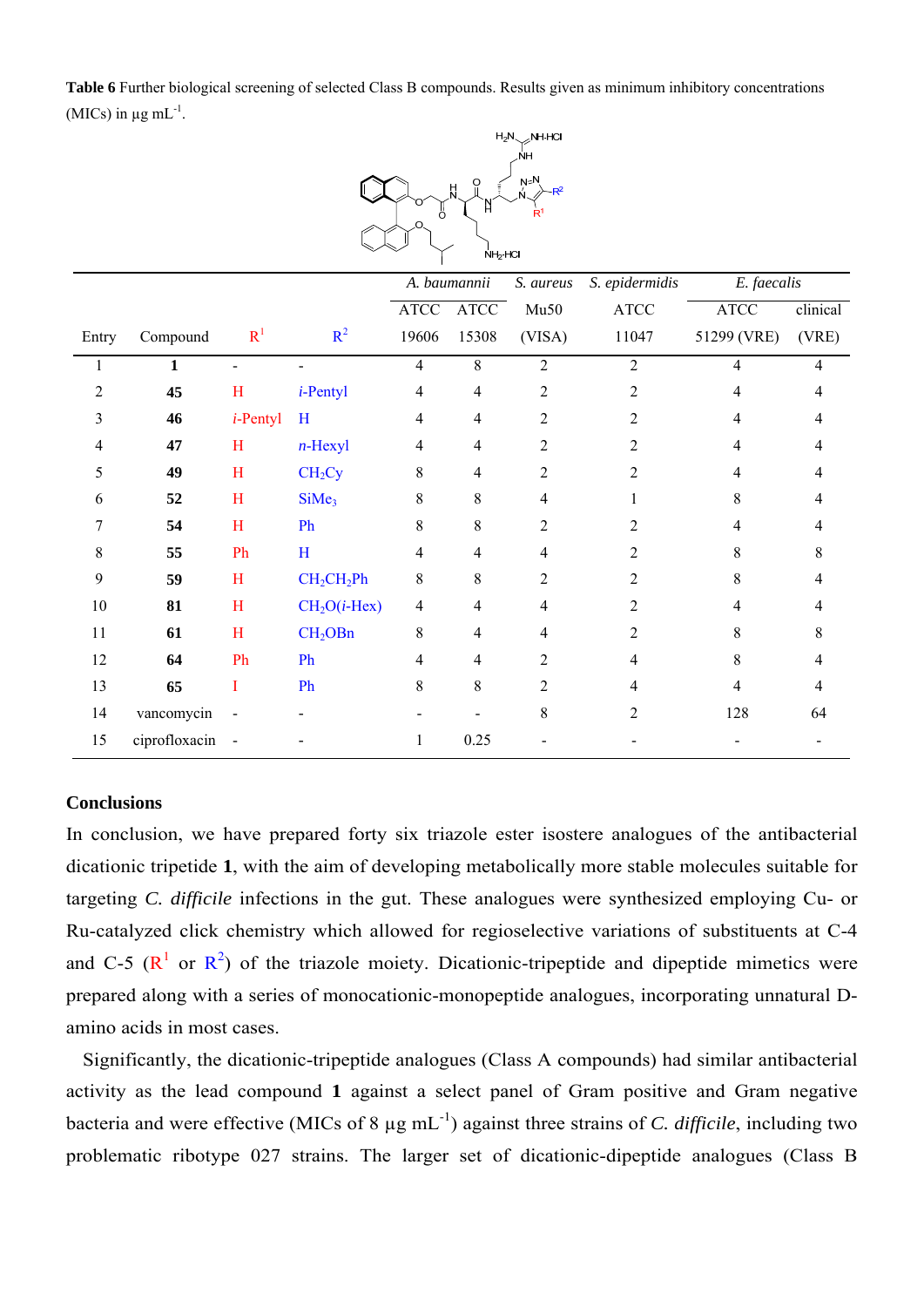compounds) provided useful SAR data and identified three significant compounds (49  $(R^2 =$ CH<sub>2</sub>Cy), **50** ( $\mathbb{R}^1$  = CH<sub>2</sub>Cy) and **64** ( $\mathbb{R}^1$  =  $\mathbb{R}^2$  = Ph)) with MICs of 4 µg mL<sup>-1</sup> against the three *C*. *difficile* strains, only one broth dilution different from the positive control vancomycin (MIC of 2  $\mu$ g mL<sup>-1</sup>). SAR studies indicated that linear or branched hydrocarbon chain substituents (>4 carbons) at C-4 and/or C-5 ( $\mathbb{R}^1$  or  $\mathbb{R}^2$ ) of the triazole provided compounds with the highest activities against the eight bacterial strains, while compounds with more polar substituents (short chain ethers, alcohol, amide or ammonium ion) were less effective. Interestingly, some of the structurally much simpler monocationic-monopeptides (Class C compounds) were just as active as compound **1** against most Gram positive strains, while a complete loss of Gram negative *E. coli* activity was observed for all monocationic compounds.

In addition to the promising antimicrobial activity of these peptidomimetics, their straightforward synthetic access via amide coupling and click chemistry, based on an inexpensive binaphthyl scaffold, makes them attractive candidates for the treatment of CDI. These encouraging results have prompted *in vivo* studies of these compounds in mouse models which are underway. Additionally, the significant *C. difficile* inhibition observed for diphenyl triazole **64**, in particular, presents further synthetic opportunities to be explored including click chemistry with other internal alkynes, both symmetrical and unsymmetrical,  $2<sup>3</sup>$  to produce a wider range of fully substituted triazoles. Transition metal-catalyzed cross-coupling<sup>36</sup> using halogenated derivatives such as **41** should also provide modular access to numerous second-generation drug candidates for screening and optimization purposes. Further developments in these areas will be reported in due course.

## **Experimental section**

**Synthesis and characterization methods.** All reactions were carried out in standard laboratory glassware with magnetic stirring. Thin layer chromatography (TLC) was performed on aluminumbacked 0.20 mm silica gel plates. Visualization was accomplished with UV light, a ninhydrin staining solution in *n*-butanol and/or an aqueous ceric ammonium molybdate solution. Flash chromatography and silica pipette plugs were performed under positive air pressure using Silica Gel 60 of 230–400 mesh (40–63 μm). Optical Rotations were measured at 25 °C in the specified solvent with a path length of 1.0 dm on a Jasco P-2000 Digital Polarimeter ( $\lambda$  = 589 nm). Concentrations (c) are given in  $g/100$  mL. Proton and carbon magnetic resonance spectra ( ${}^{1}H$ NMR and <sup>13</sup>C NMR) were recorded on a Varian Mercury 300 MHz spectrometer, a Varian Inova 500 MHz spectrometer or a Varian VNMRS PS54 500 MHz spectrometer. Spectra aquired in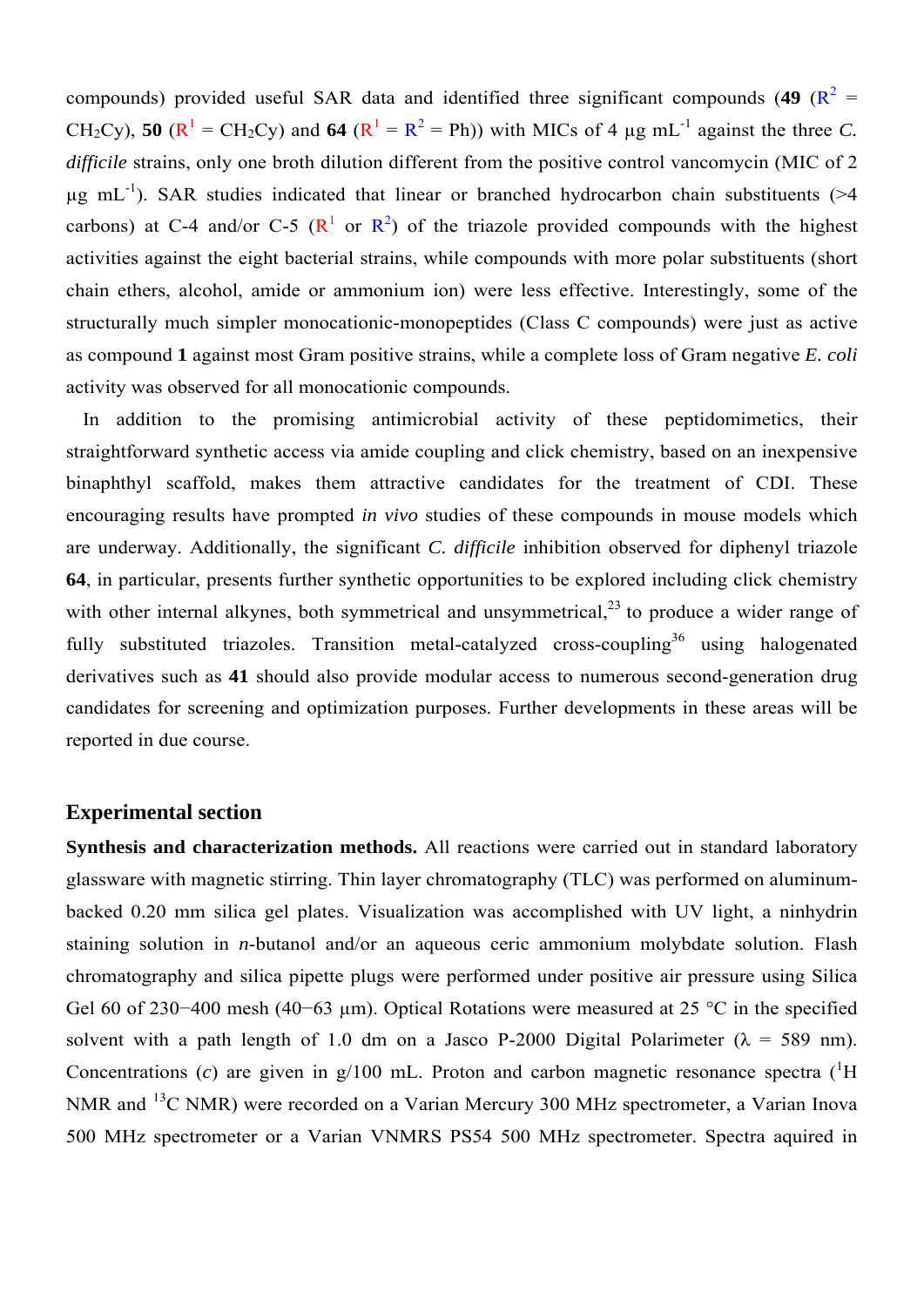CDCl<sub>3</sub> are reported relative to tetramethylsilane (<sup>1</sup>H:  $\delta$  = 0.00 ppm) and solvent resonance (<sup>13</sup>C:  $\delta$  $= 77.0$  ppm). Spectra acquired in CD<sub>3</sub>OD are reported relative to solvent resonance (<sup>1</sup>H:  $\delta = 3.31$ ) ppm; <sup>13</sup>C:  $\delta$  = 49.0 ppm). <sup>1</sup>H NMR data are reported as follows: chemical shift, multiplicity (abbreviations:  $s = singlet$ ,  $bs = broad singlet$ ,  $d = doublet$ ,  $bd = broad doublet$ , app.  $d = apparent$ doublet,  $dd = doublet$  of doublets,  $t = triplet$ , app.  $t = apparent triplet$ ,  $q = quartet$ ,  $ABq = AB$ quartet, quin = quintet, sex = sextet, sep = septet,  $m =$  multiplet and  $bm =$  broad multiplet), coupling constant (Hz) and integration. Infrared (IR) spectra were obtained on a Shimadzu IRAffinity-1 FTIR Spectrometer. IR samples were analyzed as neat solids or oils. Low resolution mass spectrometry (MS) was performed on a Shimadzu LC-2010 Electrospray Ionization (ESI) Mass Spectrometer. All samples were prepared in HPLC grade methanol with a trace of formic acid. High resolution mass spectrometry (HRMS) was performed on a Waters Quadrupole-Time of Flight (QTOF) Xevo Spectrometer via ESI with Leucine-Enkephalin as an internal standard. For isolated hydrochloride salts of basic amino compounds, "M" refers to the mass of the corresponding *neutral* molecule. High performance liquid chromatography (HPLC) was performed on a reverse-phase phenomenex Synergi 4u Fusion-RP 80Å column ( $\varphi$  = 4.6  $\times$  150 mm) at a wavelength ( $\lambda$ ) of 280 nm using water/acetonitrile (both containing 0.1% TFA) as the mobile phase. All samples were injected at a concentration of  $\sim$ 1 mg mL<sup>-1</sup> in HPLC grade MeOH (injection volume  $= 20 \mu L$ ).

**Synthesis materials.** Nitrogen (N<sub>2</sub>) was dried by passage through self-indicating silica gel (2−4 mm bead size). Unless otherwise noted, anhydrous solvents (obtained from commercial sources) were utilized. Known reagents and alkynes that were not commercially available were prepared according to literature procedures cited within the ESI†. All other reagents were purchased reagent grade and used as received.

## **General synthetic procedures**

*General procedure 1 for peptide coupling.* A reaction vessel was charged in air with the carboxylic acid (1.0 equiv), EDCI·HCl (1.2 equiv), HOBt (1.2 equiv) and the specified equivalents of the amine. If the latter was an ammonium salt, a slight excess of  $(i-Pr)_{2}NEt$  was also added as noted. To this was added the specified volume of HPLC grade MeCN (not predried) and the resulting mixture was stirred at rt in an air atmosphere for the time specified. After removal of the solvent under reduced pressure (for reactions with less than 5 mL of MeCN this is not necessary), the residue was dissolved in EtOAc (20 mL for reactions with ≤1 mmol of acid; or 20 mL/mmol of acid for larger scale) and washed sequentially with 1 M HCl  $(2\times20 \text{ mL})$ ; to remove any excess amine, EDCI and the urea by-product), saturated NaHCO<sub>3</sub> ( $2\times20$  mL; to remove HOBt) and brine (20 mL). The organic layer was dried (MgSO4) and concentrated under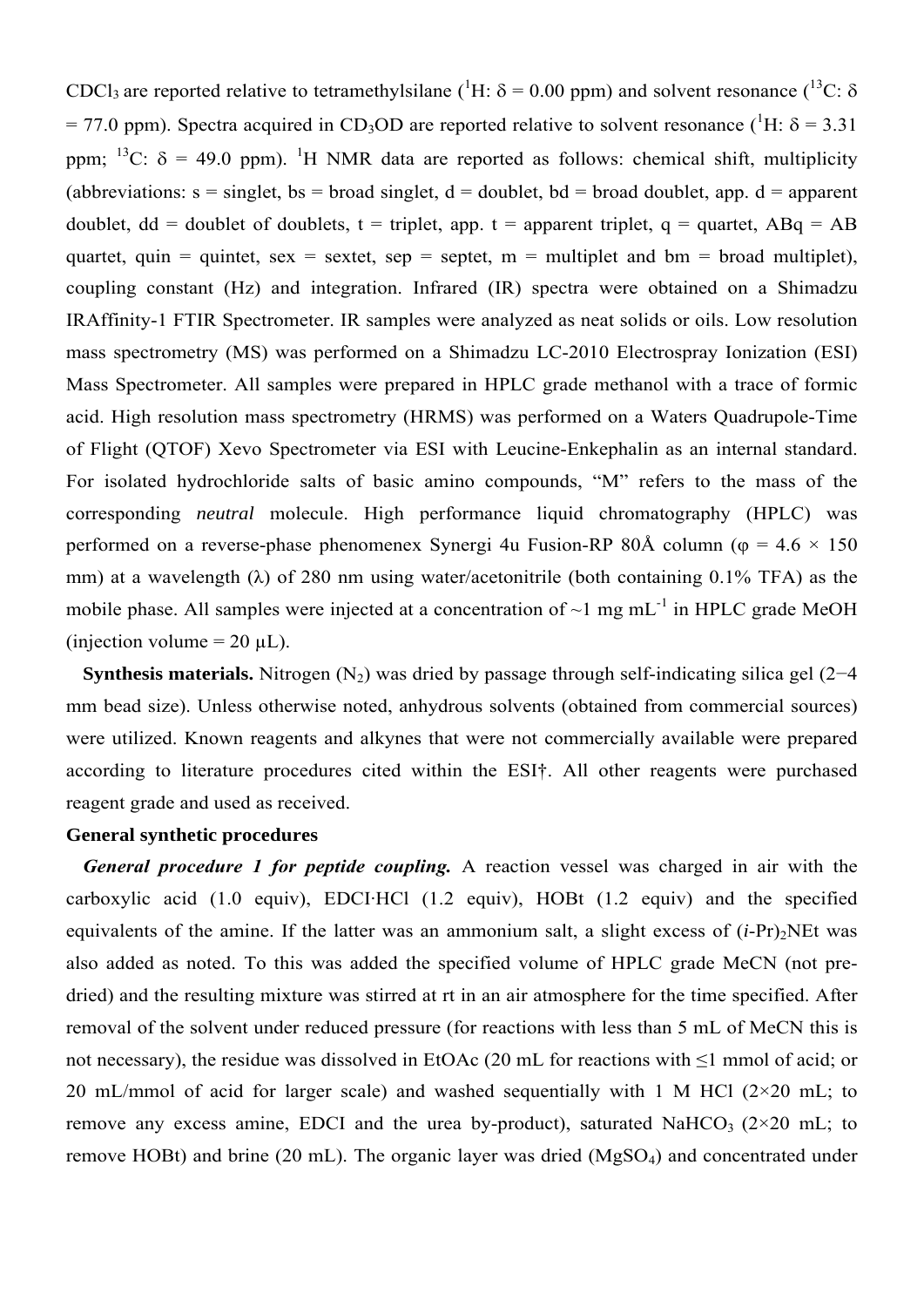reduced pressure, yielding in most cases the analytically pure peptide. Purification was carried out by flash chromatography with the indicated eluent if required.

*General procedure 2 for copper-catalyzed azide−alkyne cycloaddition.* A reaction vessel was charged in air with the azide (1.0 equiv),  $Cu(OAc)_2·H_2O$  (0.2 equiv), Na·ascorbate (0.4 equiv), and the neat alkyne  $(3.0 \text{ equiv})$ . To this was added *t*-BuOH  $(20 \text{ mL/mmol})$  of azide) and H<sub>2</sub>O  $(5 \text{ m})$ mL/mmol of azide). The mixture was sonicated briefly  $(\leq 1 \text{ min})$  and the resulting suspension stirred at rt in an air atmosphere for the time specified. The mixture was diluted with EtOAc (20 mL for reactions with ≤1 mmol of azide; or 20 mL/mmol of azide for larger scale) and shaken with a 1:1 mixture of 32% aqueous  $NH_3$ :brine (20 mL). The organic layer was dried (MgSO<sub>4</sub>) and concentrated under reduced pressure. If required, the residue was purified using either a small silica pipette plug or conventional flash chromatography as specified, to give the desired 1,4 substituted triazole.

*General procedure 3 for ruthenium-catalyzed azide−alkyne cycloaddition.* An oven-dried vial was charged in air with the azide (1.0 equiv),  $Cp*RuCl(PPh<sub>3</sub>)<sub>2</sub>$  (5 mol %) and the neat alkyne (2.0) equiv). The vial was fitted with a rubber septum, evacuated and refilled with  $N_2$  (single cycle), then anhydrous 1,4-dioxane (10 mL/mmol of azide) was added. The sealed vessel was heated at 60 °C under  $N_2$  for the specified time. After cooling to rt, the reaction mixture (with solvent) was directly subjected to flash chromatography with the specified eluent to provide the desired 1,5 disubstituted- or 1,4,5-trisubstituted triazole.

*General procedure 4 for the preparation of alkyl ethers.* To the neat alkyl alcohol (R'OH, 10) equiv) under N<sub>2</sub> at  $-78$  °C was added a solution of NaHMDS (1 M in THF, 5 equiv) and the solution was stirred at −78 °C for 15 min to generate the sodium alkoxide. To this was added a solution of the mesylate (1 equiv) and NBu4I (0.1 equiv) in THF and the external cooling bath was allowed to warm to rt with stirring for the indicated time. The mixture was diluted with EtOAc (20 mL) and washed with 1 M HCl (20 mL) and saturated NaHCO<sub>3</sub> (20 mL), then dried (MgSO4) and concentrated under reduced pressure. If required, purification was carried out by flash chromatography to provide the desired alkyl ether.

*General procedure 5 for TFA mediated deprotection.* To a solution of the *N*-protected peptide in reagent grade  $CH_2Cl_2$  (3.3 mL/0.1 mmol of substrate) was added TFA (3.3 mL/0.1 mmol of substrate) and the solution was stirred at rt in an air atmosphere for the time specified. The solvents were removed under reduced pressure and the residue dried under high vacuum. This was taken up in  $CH_2Cl_2 (\sim 0.5 \text{ mL})$  and an aliquot of excess ethereal HCl (2 M in Et<sub>2</sub>O, 1.6 mL/0.1) mmol of substrate) was added to exchange the TFA anion with chloride. The mixture was again concentrated and dried under reduced pressure. The remaining sticky solid was dissolved in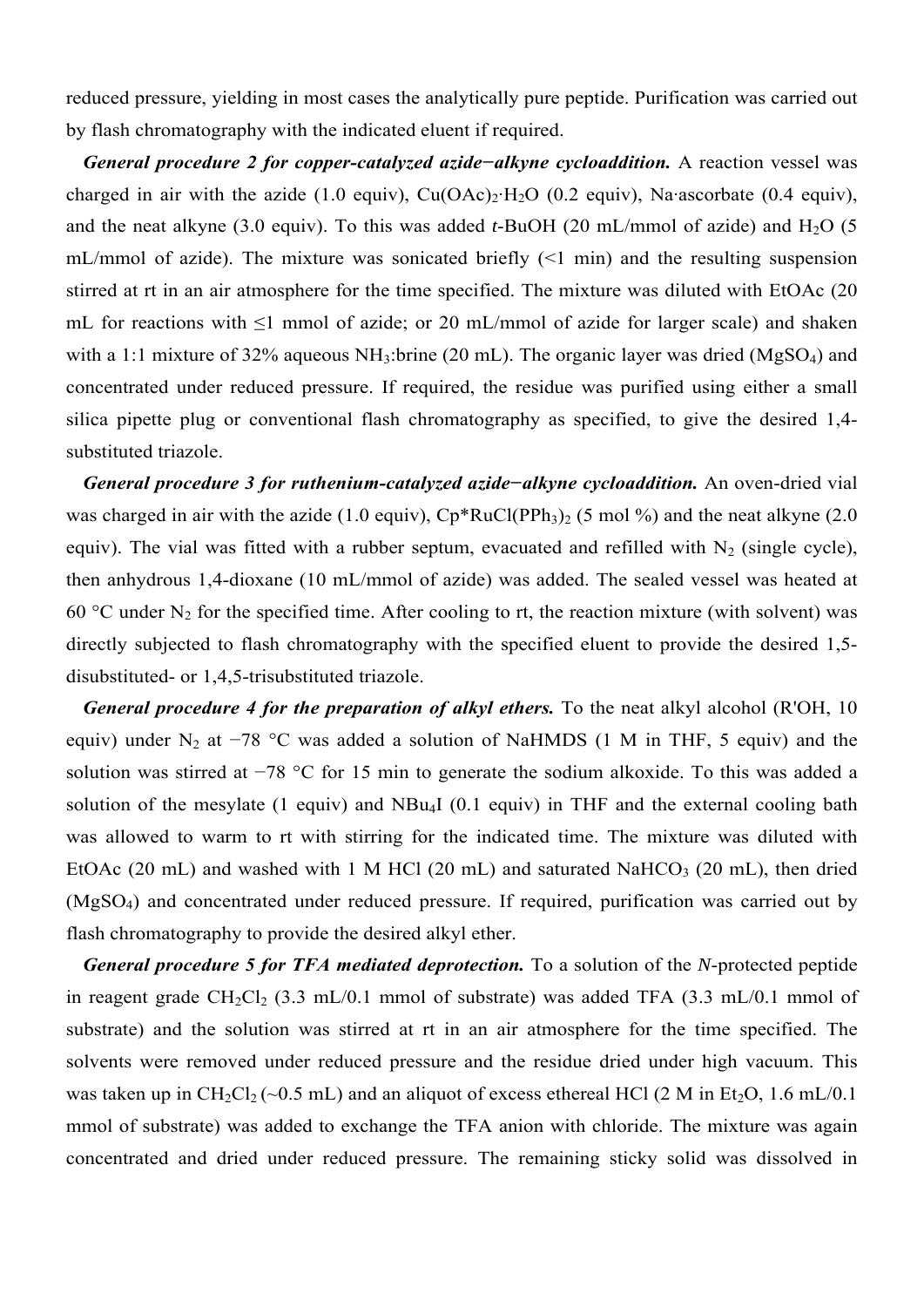minimal MeOH ( $\leq$ 10 drops from a Pasteur pipette for  $\leq$ 0.05 mmol of product) and reagent grade  $Et<sub>2</sub>O$  (5 mL) was added, resulting in instantaneous precipitation of the product. The precipitate was collected via vacuum filtration and the original vessel (containing significant product deposited on the glass) and filter cake were washed with Et<sub>2</sub>O ( $3\times10$  mL). The filter cake was transferred back into the original vessel (containing the remainder of the product) via dissolution with MeOH (~10 mL). Concentration and drying under reduced pressure provided the desired hydrochloride salts as thin films which routinely gave easily-handled powders upon scratching with a spatula.

## **Representative synthesis of compound 47 from acid 2**

*tert***-Butyl ((***R***)-6-(((***R***)-1-azido-5-(2-((2,2,4,6,7-pentamethyl-2,3-dihydrobenzofuran-5 yl)sulfonyl)guanidino)pentan-2-yl)amino)-5-(2-(((***S***)-2'-(isopentyloxy)-[1,1'-binaphthalen]-2 yl)oxy)acetamido)-6-oxohexyl)carbamate (18)**. This compound was prepared according to *general procedure 1* using the known acid  $2^{14}$  (1.806 g, 2.81 mmol), EDCI·HCl (646 mg, 3.37 mmol), HOBt (455 mg, 3.37 mmol), amine **14** (1.266 g, 2.89 mmol) and MeCN (28 mL) with a 4.5 h reaction time. Work-up as described gave **18** (2.899 g, 97%) as an off-white solid*.* TLC  $(10\% \text{ MeOH}/\text{CH}_2\text{Cl}_2) R_F = 0.60, (75\% \text{ EtOAc/pet. } \text{ether}) R_F = 0.68; [\alpha]_D^{25} - 24.0 (c \text{ 5.31, } \text{CH}_2\text{Cl}_2);$ <sup>1</sup>H NMR (500 MHz, CDCl<sub>3</sub>) δ 7.97 (app. t, *J* = 9.4 Hz, 2H), 7.92–7.83 (m, 2H), 7.47 (d, *J* = 9.0 Hz, 1H), 7.41–7.20 (m, 5H), 7.18–7.09 (m, 2H), 6.72 (d, *J* = 8.5 Hz, 1H), 6.17 (d, *J* = 7.6 Hz, 1H), 6.07 (bs, 2H), 4.59 (t,  $J = 5.7$  Hz, 1H), 4.45 (ABq,  $\Delta \delta_{AB} = 0.06$ ,  $J = 14.5$  Hz, 2H), 4.09–3.96 (m, 2H), 3.96–3.85 (m, 2H), 3.30 (dd, *J* = 12.4, 4.5 Hz, 1H), 3.23 (dd, *J* = 12.4, 5.8 Hz, 1H), 3.17–3.02 (m, 2H), 3.03– 2.84 (m, 4H), 2.56 (s, 3H), 2.50 (s, 3H), 2.08 (s, 3H), 1.51–1.31 (m, 20H), 1.31–1.06 (m, 5H), 0.97–0.75 (m, 3H), 0.55 (d, *J* = 6.5 Hz, 3H), 0.50 (d, *J* = 6.5 Hz, 3H); <sup>13</sup>C NMR (125 MHz, CDCl<sub>3</sub>) δ 171.4, 168.8, 158.6, 156.1, 155.9, 154.4, 152.1, 138.2, 133.8, 133.6, 133.2, 132.1, 129.8, 129.75, 129.68, 129.2, 128.0, 127.9, 126.6, 126.5, 125.4, 124.9, 124.4, 124.1, 123.7, 120.4, 119.3, 117.3, 115.9, 114.2, 86.2, 78.9, 68.3, 67.9, 54.6, 52.6, 48.8, 43.2, 40.5, 40.0, 37.9, 31.1, 29.1, 28.5, 28.4, 25.6, 24.5, 22.4, 22.20, 22.16, 22.0, 19.2, 17.9, 12.4; IR (cm-1) ʋ 3330, 2929, 2097, 1653, 1507, 1244, 1087, 808; MS (ES<sup>+</sup> ) *m/z* 1085 (24%, M+Na), 1063 (100%, M+H); HRMS (ES<sup>+</sup>) Calcd. for C<sub>57</sub>H<sub>75</sub>N<sub>9</sub>NaO<sub>9</sub>S: 1084.5306 (M+Na), Found: 1084.5342.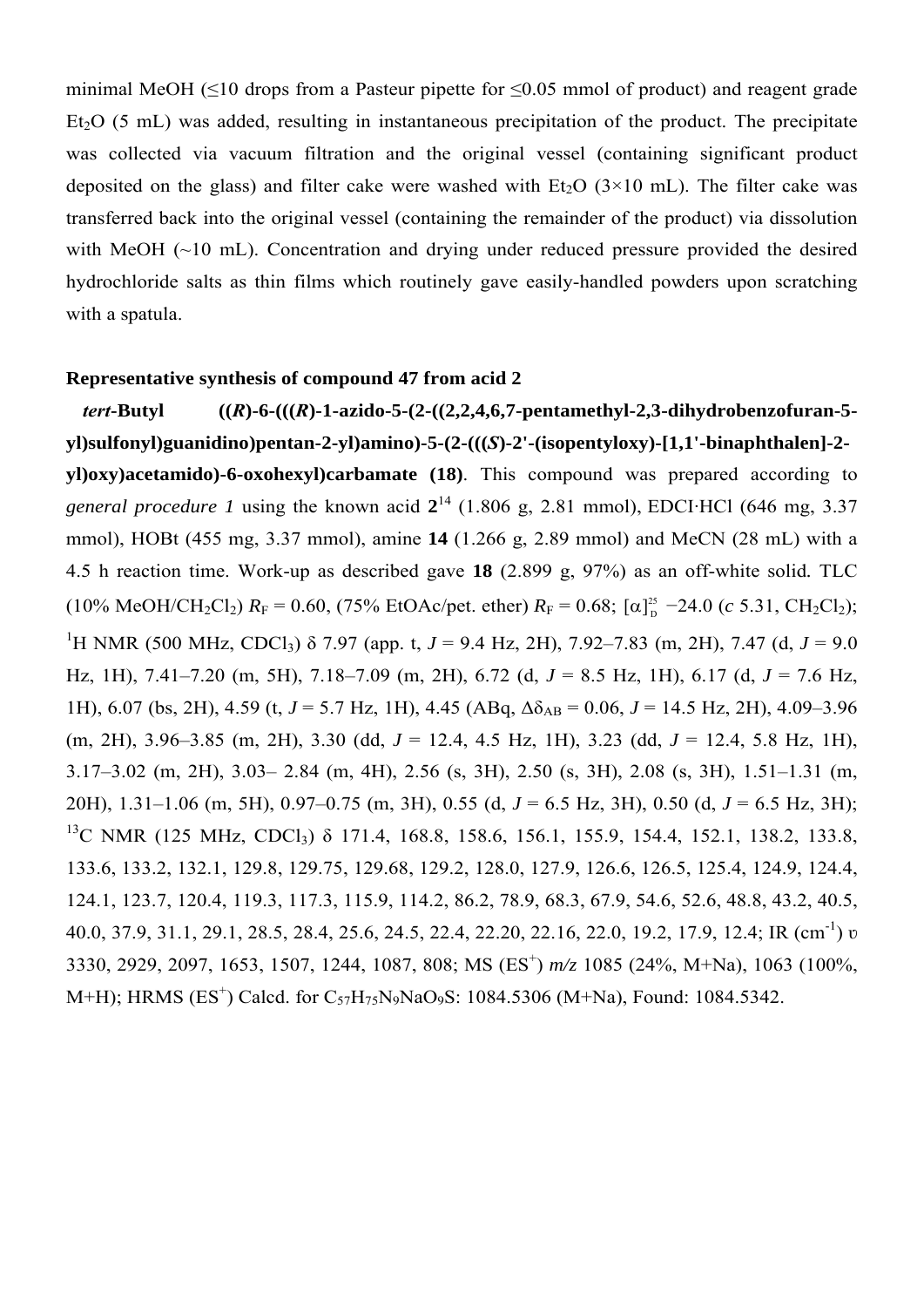*tert***-Butyl ((***R***)-6-(((***R***)-1-(4-hexyl-1***H***-1,2,3-triazol-1-yl)-5-(2-((2,2,4,6,7-pentamethyl-2,3 dihydrobenzofuran-5-yl)sulfonyl)guanidino)pentan-2-yl)amino)-5-(2-(((***S***)-2'-(isopentyloxy)- [1,1'-binaphthalen]-2-yl)oxy)acetamido)-6-oxohexyl)carbamate (22).** This compound was prepared according to *general procedure* 2 using azide **18** (50.0 mg, 0.047 mmol),  $Cu(OAc)<sub>2</sub>·H<sub>2</sub>O$ (1.9 mg, 0.0094 mmol), Na·ascorbate (3.7 mg, 0.019 mmol), 1-octyne (15.6 mg, 0.14 mmol), *t*-BuOH (1.0 mL) and H<sub>2</sub>O (0.25 mL) with a 24 h reaction time. Work-up as described gave 22  $(52.0 \text{ mg}, 94\%)$  as an off-white solid. TLC  $(100\% \text{ EtOAc})$   $R_F = 0.10$ ;  $[\alpha]_D^{25}$  -21.9 (*c* 2.45, CH<sub>2</sub>Cl<sub>2</sub>); <sup>1</sup>H NMR (500 MHz, CDCl<sub>3</sub>)  $\delta$  7.98–7.90 (m, 2H), 7.85 (app. t, *J* = 7.6 Hz, 2H), 7.44 (d, *J* = 8.9 Hz, 1H), 7.38 (s, 1H), 7.37–7.26 (m, 3H), 7.26–7.17 (m, 3H), 7.14 (d, *J* = 8.5 Hz, 1H), 7.10 (d, *J* = 8.5 Hz, 1H), 6.27 (bs, 2H), 6.18 (bd, *J* = 5.7 Hz, 1H), 4.90 (bs, 1H), 4.48 (d, *J* = 14.5 Hz, 1H), 4.41–4.27 (m, 3H), 4.25–4.16 (m, 1H), 4.07–3.95 (m, 2H), 3.93–3.85 (m, 1H), 3.15–3.04 (m, 2H), 2.97–2.84 (m, 4H), 2.67 (t, *J* = 7.5 Hz, 2H), 2.55 (s, 3H), 2.48 (s, 3H), 2.07 (s, 3H), 1.69–1.59 (m, 2H), 1.52–1.08 (m, 29H), 0.94–0.76 (m, 4H), 0.75–0.63 (m, 2H), 0.53 (d, *J* = 6.3 Hz, 3H), 0.49 (d,  $J = 6.3$  Hz, 3H); <sup>13</sup>C NMR (125 MHz, CDCl<sub>3</sub>)  $\delta$  171.5, 168.8, 158.6, 156.2, 156.0, 154.3, 152.1, 148.1, 138.1, 133.8, 133.6, 133.0, 132.1, 129.7, 129.6, 129.1, 128.0, 127.9, 126.6, 126.5, 125.4, 124.9, 124.5, 124.1, 123.7, 121.9, 120.3, 119.3, 117.4, 115.9, 114.2, 86.3, 78.8, 68.2, 67.9, 52.8, 52.6, 49.2, 43.2, 40.5, 39.9, 37.9, 31.5, 31.0, 29.4, 29.02, 28.95, 28.5, 28.4, 25.6, 25.3, 24.5, 22.5, 22.4, 22.2, 22.0, 19.2, 17.9, 14.0, 12.4; MS (ES<sup>+</sup> ) *m/z* 1195 (100%, M+Na), 1173 (92%, M+H); HRMS (ES<sup>+</sup>) Calcd. for C<sub>65</sub>H<sub>89</sub>N<sub>9</sub>NaO<sub>9</sub>S: 1194.6402 (M+Na), Found: 1194.6436.

**(***R***)-6-Amino-***N***-((***R***)-5-guanidino-1-(4-hexyl-1***H***-1,2,3-triazol-1-yl)pentan-2-yl)-2-(2-(((***S***)- 2'-(isopentyloxy)-[1,1'-binaphthalen]-2-yl)oxy)acetamido)hexanamide·dihydrochloride (47).** This compound was prepared according to *general procedure 5* using **22** (47.8 mg, 0.041 mmol),  $CH_2Cl_2$  (1.34 mL) and TFA (1.34 mL) with a 24 h reaction time. Work-up and treatment with HCl (2 M in Et<sub>2</sub>O, 0.67 mL) as described gave 47 (34.2 mg, 94%) as a tan solid.  $[\alpha]_D^{25}$  -15.1 (*c* 0.95, MeOH); <sup>1</sup>H NMR (500 MHz, CD<sub>3</sub>OD) δ 8.18 (s, 1H), 8.03 (app. d, *J* = 9.0 Hz, 2H), 7.96– 7.89 (m, 2H), 7.55 (d, *J* = 9.0 Hz, 1H), 7.49 (d, *J* = 9.0 Hz, 1H), 7.39–7.32 (m, 2H), 7.23 (app. t, *J*  $= 7.5$  Hz, 2H),  $7.12-7.02$  (m, 2H),  $4.70-4.41$  (m, 4H),  $4.34-4.25$  (m, 1H),  $4.18-4.08$  (m, 1H), 4.02–3.91 (m, 2H), 3.23–3.11 (m, 2H), 2.86–2.70 (m, 4H), 1.80–1.47 (m, 8H), 1.46–1.10 (m, 10H), 1.07–0.97 (m, 1H), 0.96–0.79 (m, 5H), 0.58 (d, *J* = 6.5 Hz, 3H), 0.52 (d, *J* = 6.5 Hz, 3H); <sup>13</sup>C NMR (75 MHz, CD<sub>3</sub>OD) δ 173.7, 170.9, 158.5, 155.9, 154.1, 146.5, 135.2, 135.1, 131.4, 130.8, 130.7, 129.3, 129.1, 127.6, 127.5, 126.3, 126.0, 125.2, 124.8, 121.7, 120.6, 116.8, 116.0, 69.3, 69.0, 56.8, 53.9, 50.5, 41.8, 40.4, 39.3, 32.5, 32.2, 29.8, 29.6, 29.5, 27.7, 26.1, 25.6, 24.7,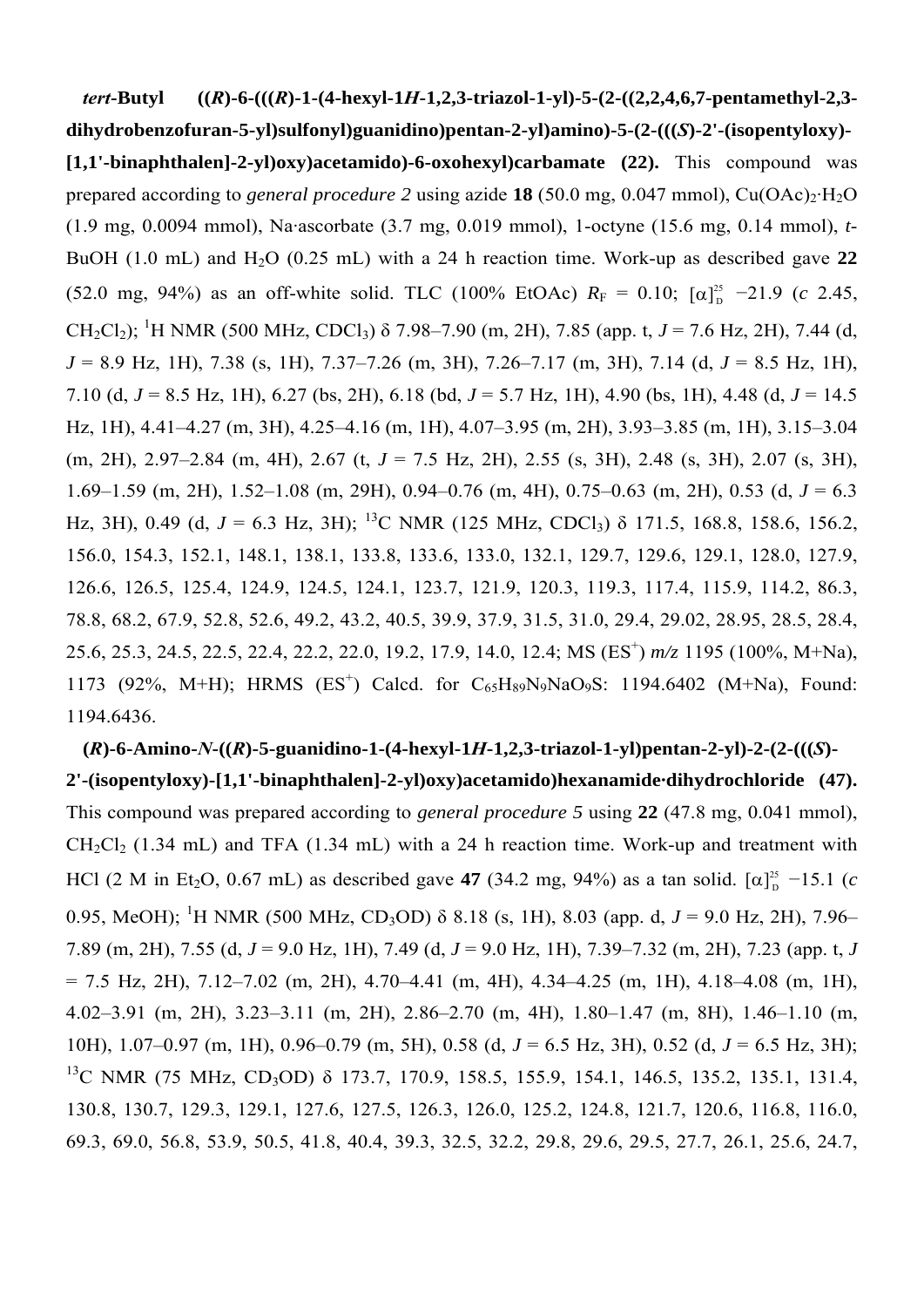23.6, 23.5, 22.8, 22.5, 14.4; FTIR (cm<sup>-1</sup>) v 2923, 1653, 1506, 1214, 1149, 1048, 811, 747; MS (ES<sup>+</sup>)  $m/z$  821 (<5%, M+H), 411 (100%, M+2H); HRMS (ES<sup>+</sup>) Calcd. for C<sub>47</sub>H<sub>66</sub>N<sub>9</sub>O<sub>4</sub>: 820.5238 (M+H), Found: 820.5256.

#### **Acknowledgements**

The authors thank the Australian National Health and Medical Research Council (NHMRC) and the Australian Research Council (ARC) for financial support.

#### **References**

- 1 (*a*) L. L. Ling, T. Schneider, A. J. Peoples, A. L. Spoering, I. Engels, B. P. Conlon, A. Mueller, T. F. Schäberle, D. E. Hughes, S. Epstein, M. Jones, L. Lazarides, V. A. Steadman, D. R. Cohen, C. R. Felix, K. A. Fetterman, W. P. Millett, A. G. Nitti, A. M. Zullo, C. Chen, K. Lewis, *Nature*, 2015, 517, 455; (*b*) P. M. Wright, I. B. Seiple, A. G. Myers, *Angew. Chem. Int. Ed.*, 2014, 53, 8840; (*c*) J. Ziemska, A. Rajnisz, J. Solecka, *Cent. Eur. J. Biol.*, 2013, 8, 943.
- 2 Office of the Associate Director for Communication, Digital Media Branch, Division of Public Affairs. *Antibiotic Resistance Threats in the United States, 2013;* Centers for Disease Control and Prevention: Atlanta, GA, Sep 16, 2013; http://www.cdc.gov/features/AntibioticResistanceThreats/.
- 3 (*a*) D. Lyras, J. R. O'Connor, P. M. Howarth, S. P. Sambol, G. P. Carter, T. Phumoonna, R. Poon, V. Adams, G. Vedantam, S. Johnson, D. N. Gerding, J. I. Rood, *Nature*, 2009, 458, 1176; (*b*) D. A. Leffler, J. T. Lamont, *Gastroenterology*, 2009, 136, 1899.
- 4 (*a*) C. Slimings, T. V. Riley, *J. Antimicrob. Chemother.*, 2014, 69, 881; (*b*) S. R. Eaton, J. E. Mazuski, *Crit. Care Clin.*, 2013, 29, 827.
- 5 J. Joseph, S. Singhal, G. M. Patel, S. Anand, *Am. J. Ther.*, 2014, 21, 385.
- 6 C. J. Hostler, L. F. Chen, *Exp. Opin. Pharmacother.*, 2013, 14, 1529.
- 7 A. S. Ritter, W. A. Petri, *Curr. Opin. Infect. Dis.*, 2013, 26, 461.
- 8 I. A. Critchley, L. S. Green, C. L. Young, J. M. Bullard, R. J. Evans, M. Price, T. C. Jarvis, J. W. Guiles, N. Janjic, U. A. Ochsner, *J. Antimicrob. Chemother.*, 2009, 63, 954.
- 9 D. M. Musher, N. Logan, R. J. Hamill, H. L. DuPont, A. Lentnek, A. Gupta, J. F. Rossignol, *Clin. Infect. Dis.*, 2006, 43, 421.
- 10 J. Wistrom, R. Lundholm, M. Prag, E. Tornkvist, R. Maller, S. Ansehn, P. E. Abom, B. Hoorn, G. Nystrom, L. O. Mentzing, E. Myhre, C. Schalen, S. R. Norrby, C. Holmen, J. H. Larsen, S. A. Hedstrom, S. Eriksson, A. Stromberg, B. Wretlind, G. Bondesson, I. Harding, C. E. Nord, *Scand. J. Infect. Dis.*, 1994, 26, 309.
- 11 M. J. LaMarche, J. A. Leeds, A. Amaral, J. T. Brewer, S. M. Bushell, G. J. Deng, J. M. Dewhurst, J. Ding, J. Dzink-Fox, G. Gamber, A. Jain, K. Lee, L. Lee, T. Lister, D. McKenney, S. Mullin, C. Osborne, D. Palestrant, M. A. Patane, E. M. Rann, M. Sachdeva, J. Shao, S. Tiamfook, A. Trzasko, L. Whitehead, A. Yifru, D. H. Yu, W. L. Yan, Q. M. Zhu, *J. Med. Chem.*, 2012, 55, 2376.
- 12 C. T. M. Mascio, L. I. Mortin, K. T. Howland, A. D. G. Van Praagh, S. X. Zhang, A. Arya, C. L. Chuong, C. F. Kang, T. C. Li, J. A. Silverman, *Antimicrob. Agents Chemother.*, 2012, 56, 5023.
- 13 R. Liu, J. M. Suárez, B. Weisblum, S. H. Gellman, S. M. McBride, *J. Am. Chem. Soc.*, 2014, 136, 14498.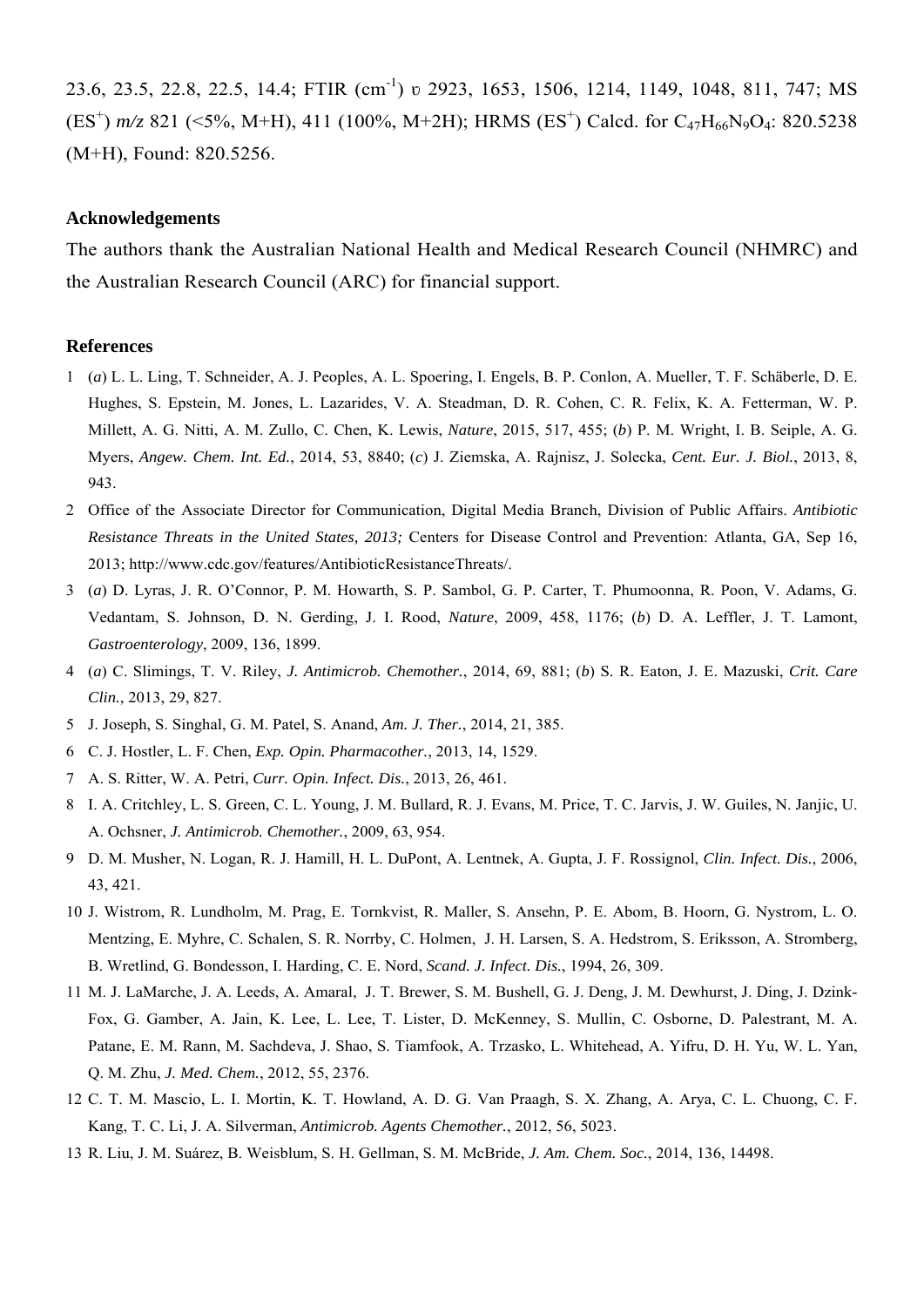- 14 J. B. Bremner, P. A. Keller, S. G. Pyne, T. P. Boyle, Z. Brkic, D. M. David, A. Garas, J. Morgan, M. Robertson, K. Somphol, M. H. Miller, A. S. Howe, P. Ambrose, S. Bhavnani, T. R. Fritsche, D. J. Biedenbach, R. N. Jones, R. W. Buckheit Jr., K. M. Watson, D. Baylis, J. A. Coates, J. Deadman, D. Jeevarajah, A. McCracken, D. I. Rhodes, *Angew. Chem. Int. Ed.*, 2010, 49, 537.
- 15 J. B. Bremner, P. A. Keller, S. G. Pyne, T. P. Boyle, Z. Brkic, D. M. David, M. Robertson, K. Somphol, D. Baylis, J. A. Coates, J. Deadman, D. Jeevarajah, D. I. Rhodes, *Bioorg. Med. Chem.*, 2010, 18, 2611.
- 16 J. B. Bremner, P. A. Keller, S. G. Pyne, T. P. Boyle, Z. Brkic, J. Morgan, K. Somphol, J. A. Coates, J. Deadman, D. I. Rhodes, *Bioorg. Med. Chem.*, 2010, 18, 4793.
- 17 I. E. Valverde, T. L. Mindt, *Chimia*, 2013, 67, 262.
- 18 A. Massarotti, S. Aprile, V. Mercalli, E. Del Grosso, G. Grosa, G. Sorba, G. C. Tron, *ChemMedChem*, 2014, 9, 2497.
- 19 L. Gentilucci, R. De Marco, L. Cerisoli, *Curr. Pharm. Des.*, 2010, 16, 3185.
- 20 (*a*) B. Garudachari, A. M. Isloor, M. N. Satyanarayana, H.-K. Fun, G. Hegde, *Eur. J. Med. Chem.*, 2014, 74, 324; (*b*) A. Thirunarayanan, S. Raja, G. Mohanraj, P. Rajakumar, *RSC Adv.*, 2014, 4, 41778; (*c*) D. T. G. Gonzaga, D. R. da Rocha, F. d. C. da Silva, V. F. Ferreira, *Curr. Top. Med. Chem.*, 2013, 13, 2850; (*d*) B. F. Abdel-Wahab, E. Abdel-Latif, H. A. Mohamed, G. E. A. Awad, *Eur. J. Med. Chem.*, 2012, 52, 263; (*e*) H. Behbehani, H. M. Ibrahim, S. Makhseed, H. Mahmoud, *Eur. J. Med. Chem.*, 2011, 46, 1813; (*f*) S. G. Agalave, S. R. Maujan, V. S. Pore, *Chem. Asian J.*, 2011, 6, 2696; (*g*) A. Gupte, H. I. Boshoff, D. J. Wilson, J. Neres, N. P. Labello, R. V. Somu, C. Xing, C. E. Barry, C. C. Aldrich, *J. Med. Chem.,* 2008, 51, 7495; (*h*) F. Reck, F. Zhou, M. Girardot, G. Kern, C. J. Eyermann, N. J. Hales, R. R. Ramsay, M. B. Gravestock, *J. Med. Chem.*, 2005, 48, 499.
- 21 (*a*) A. Lauria, R. Delisi, F. Mingoia, A. Terenzi, A. Martorana, G. Barone, A. M. Almerico, *Eur. J. Org. Chem.*, 2014, 3289; (*b*) H. Li, R. Aneja, I. Chaiken, *Molecules*, 2013, 18, 9797; (*c*) H. C. Kolb, K. B. Sharpless, *Drug Discovery Today*, 2003, 8, 1128.
- 22 V. V. Rostovtsev, L. G. Green, V. V. Fokin, K. B. Sharpless, *Angew. Chem. Int. Ed.*, 2002, 41, 2596.
- 23 B. C. Boren, S. Narayan, L. K. Rasmussen, L. Zhang, H. Zhao, Z. Lin, G. Jia, V. V. Fokin, *J. Am. Chem. Soc.*, 2008, 130, 8923.
- 24 J. Huang, S. J. F. Macdonald, J. P. A. Harrity, *Chem. Commun.*, 2009, 436.
- 25 J. E. Hein, J. C. Tripp, L. B. Krasnova, K. B. Sharpless, V. V. Fokin, *Angew. Chem. Int. Ed.*, 2009, 48, 8018.
- 26 F. Shi, J. P. Waldo, Y. Chen, R. C. Larock, *Org. Lett.*, 2008, 10, 2409.
- 27 B. Kolesinska, S. Grabowski, W. Kaca, Z. J. Kaminski, *Acta Pol. Pharm.,* 2006, 63, 265.
- 28 S. Mosca, J. Keller, N. Azzouz, S. Wagner, A. Titz, P. H. Seeberger, G. Brezesinski, L. Hartmann, *Biomacromolecules*, 2014, 15, 1687.
- 29 L. Zhang, X. Chen, P. Xue, H. H. Y. Sun, I. D. Williams, K. B. Sharpless, V. V. Fokin, G. Jia, *J. Am. Chem. Soc.*, 2005, 127, 15998.
- 30 S. M. Bronner, K. B. Bahnck, N. K. Garg, *Org. Lett.*, 2009, 11, 1007.
- 31 N. Saito, K.-I. Nakamura, Y. Sato, *Heterocycles*, 2014, 88, 929.
- 32 N. S. Chakor, L. Musso, S. Dallavalle, *J. Org. Chem.*, 2009, 74, 844.
- 33 P.-Y. Yang, H. Wu, M. Y. Lee, A. Xu, R. Srinivasan, S. Q. Yao, *Org. Lett.*, 2008, 10, 1881.
- 34 G. P. Carter, G. R. Douce, R. Govind, P. M. Howarth, K. E. Mackin, J. Spencer, A. M. Buckley, A. Antunes, D. Kotsanas, G. A. Jenkin, B. Dupuy, J. I. Rood, D. Lyras, *PLoS Pathog.*, 2011, 7, e1002317.